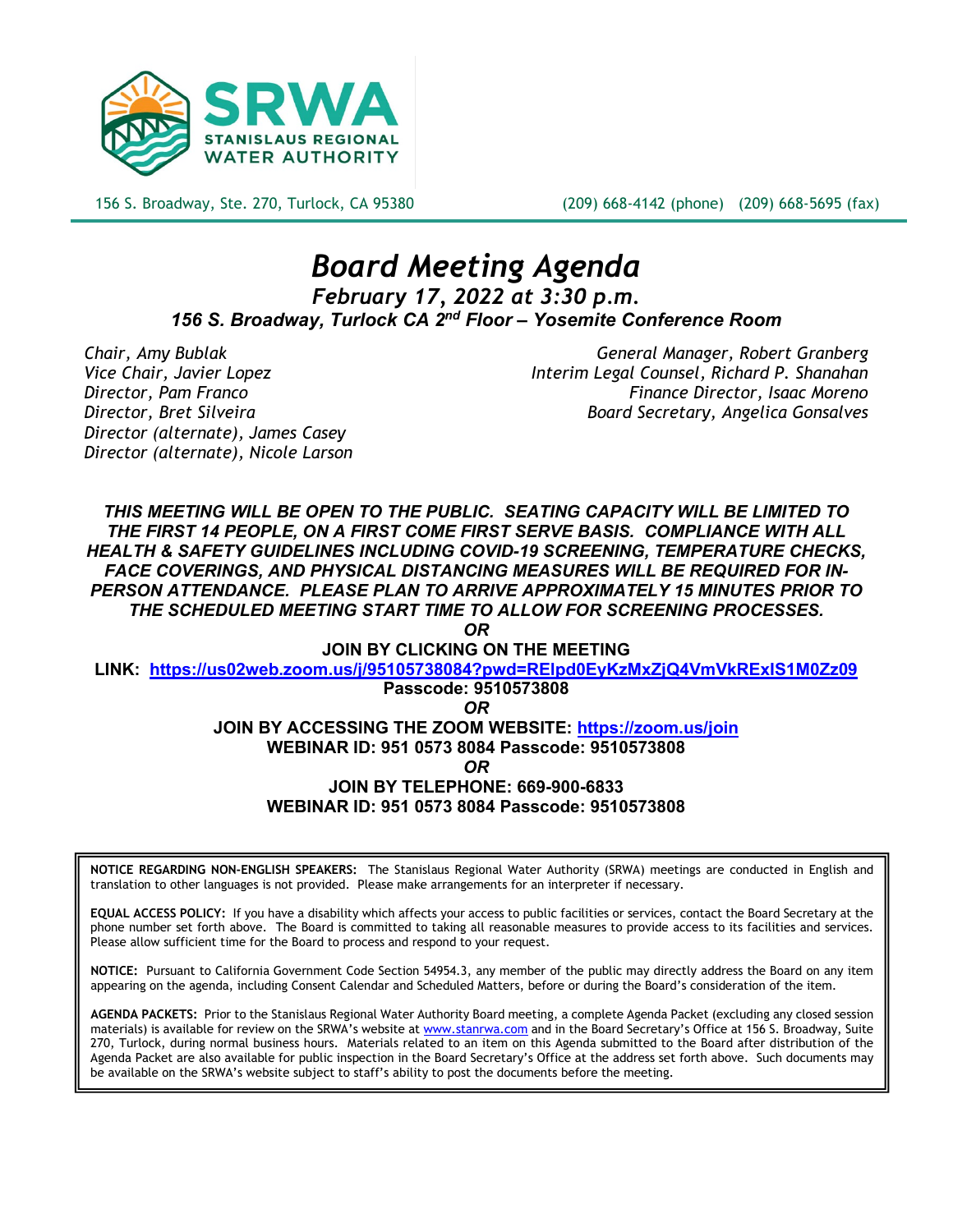- **1. A. CALL TO ORDER**
	- **B. SALUTE TO THE FLAG**
	- **C. ROLL CALL**
- **2. RECOGNITION, APPOINTMENTS, ANNOUNCEMENTS & PRESENTATIONS:** None
- **3. A. SPECIAL BRIEFINGS:** None
	- **B. STAFF UPDATES**
		- 1. General Manager Update *(Granberg)*
		- 2. Finance Director Report *(Moreno)*
	- **C. PUBLIC PARTICIPATION:** This time is set aside for members of the public to address the Board concerning any item that has been described in the notice for the meeting, including Consent Calendar items, before or during consideration of that item. You will be allowed five (5) minutes for your comments. If you wish to speak regarding an item on the agenda, you may be asked to defer your remarks until the Board addresses the matter.

## **4. DECLARATION OF CONFLICTS OF INTEREST AND DISQUALIFICATIONS**

**5. CONSENT CALENDAR:** Information concerning the Consent items listed below has been forwarded to each Board member prior to this meeting for study. Unless the Chair, a Board member, or member of the audience has questions concerning the Consent Calendar, the items are approved at one time by the Board. The action taken by the Board in approving the Consent items is set forth in the explanation of the individual items.

**A.** *Motion*: Approving minutes of special meeting of January 26, 2022

**6. PUBLIC HEARINGS:** None

## **7. SCHEDULED MATTERS:**

- *A. Motion: Directing the General Manager to prepare a solicitation for Letters of Expression of Interest for public potable water treatment operations and maintenance staffing for the Regional Surface Water Supply Project water treatment plant and distribution facilities (Granberg)*
- *B. Motion: Approving SRWA staff positions and salary structure (Granberg)*

*Resolution: Approving and authorizing the General Manager to sign the Joint Powers Agreement creating the Association of California Water Agencies Joint Powers Insurance Authority and authorizing participation in related insurance and employee benefits programs (Granberg)*

*Resolution: Approving SRWA participation as an employer in the Stanislaus County Employees' Retirement System pursuant to Government Code Section 31557(B) (Granberg)*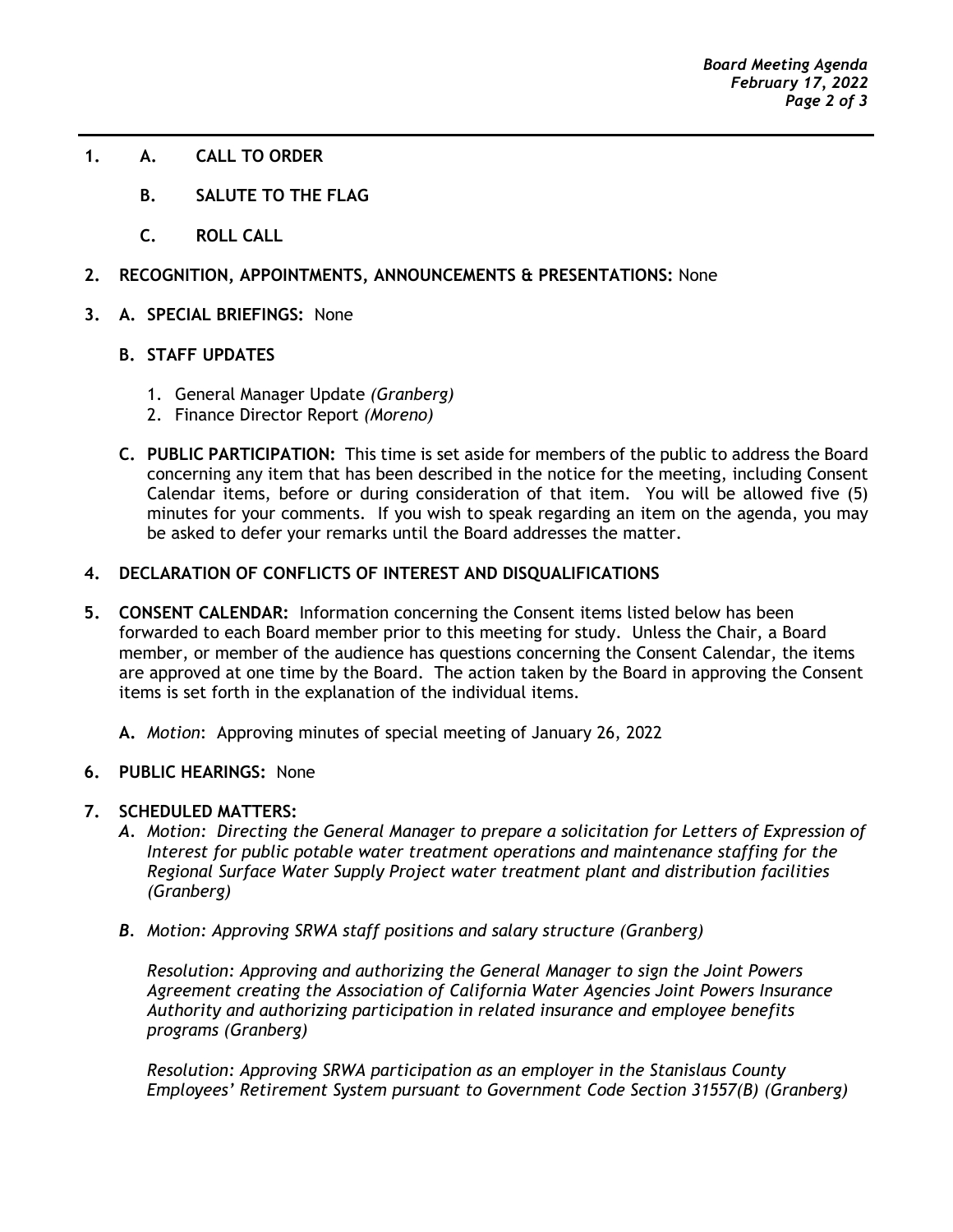## **8. MATTERS TOO LATE FOR THE AGENDA**

# **9. BOARD ITEMS FOR FUTURE CONSIDERATION**

- **10. BOARD COMMENTS:** Board members may provide a brief report on notable topics of interest. The Brown Act does not allow discussion or action by the legislative body.
- **11. NEXT MEETING DATE:** March 17, 2022, Regular meeting
- **12. CLOSED SESSION:** None
- **13. ADJOURNMENT**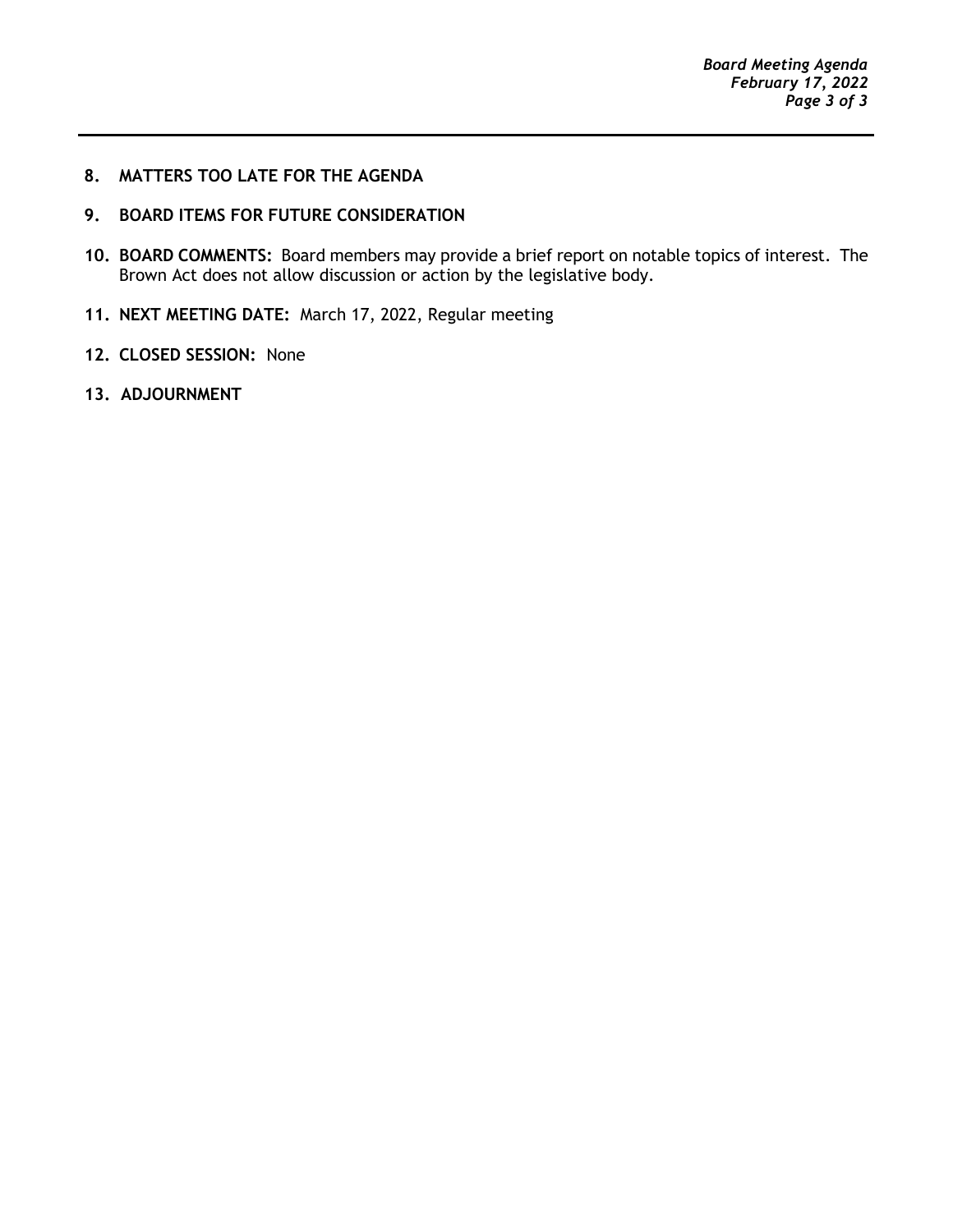

**To: SRWA Board**

**From: Isaac Moreno, Finance Director**

**Subject: Financial Summary as of February 11, 2022**

Attached Financial Documents include:

# **Activity for YTD Fiscal June 30, 2021**

No changes from January report.

# **Activity for YTD Fiscal June 30, 2022**

- 1 SRWA financial status as of 2-11-2022 for the 2021-22 fiscal year (Exhibit A): Revenue received from the participating agencies \$75,030,000 Prop 68 and SRF proceeds \$63,347,297 Expenses paid total \$44,240,075.66
- 2 SRWA financial status project-to-date as of 2-11-2022 (Exhibit B): Revenue life to date totals \$205,478,101.68 which is composed of: Contributions from participating agencies \$142,001,300.37 Draws on SRF proceeds \$35,597,297 Prop 68 Grant proceeds \$27,750,000 Interest income \$129,504.31

Expenses project-to-date total \$102,773,734.02 Cumulative unexpended Revenues \$ 102,704,367.66

The proceeds from the first two draws on the SRF loan funding totalling \$48,282,835 will be forwarded to the Cities to retire their respective interim financing debt.

In addition, proceeds from the  $3<sup>rd</sup>$  draw on the SRF loan totaling \$15,064,462, may be disbursed to the Cities as they have already been billed for, and paid their respective estimated obligation for projected cash flow needs for January through March 2022. Net cumulative unexpended revenues after removing the funds from the State are available to pay current SRWA expenses in the amount of \$39,357,070.66.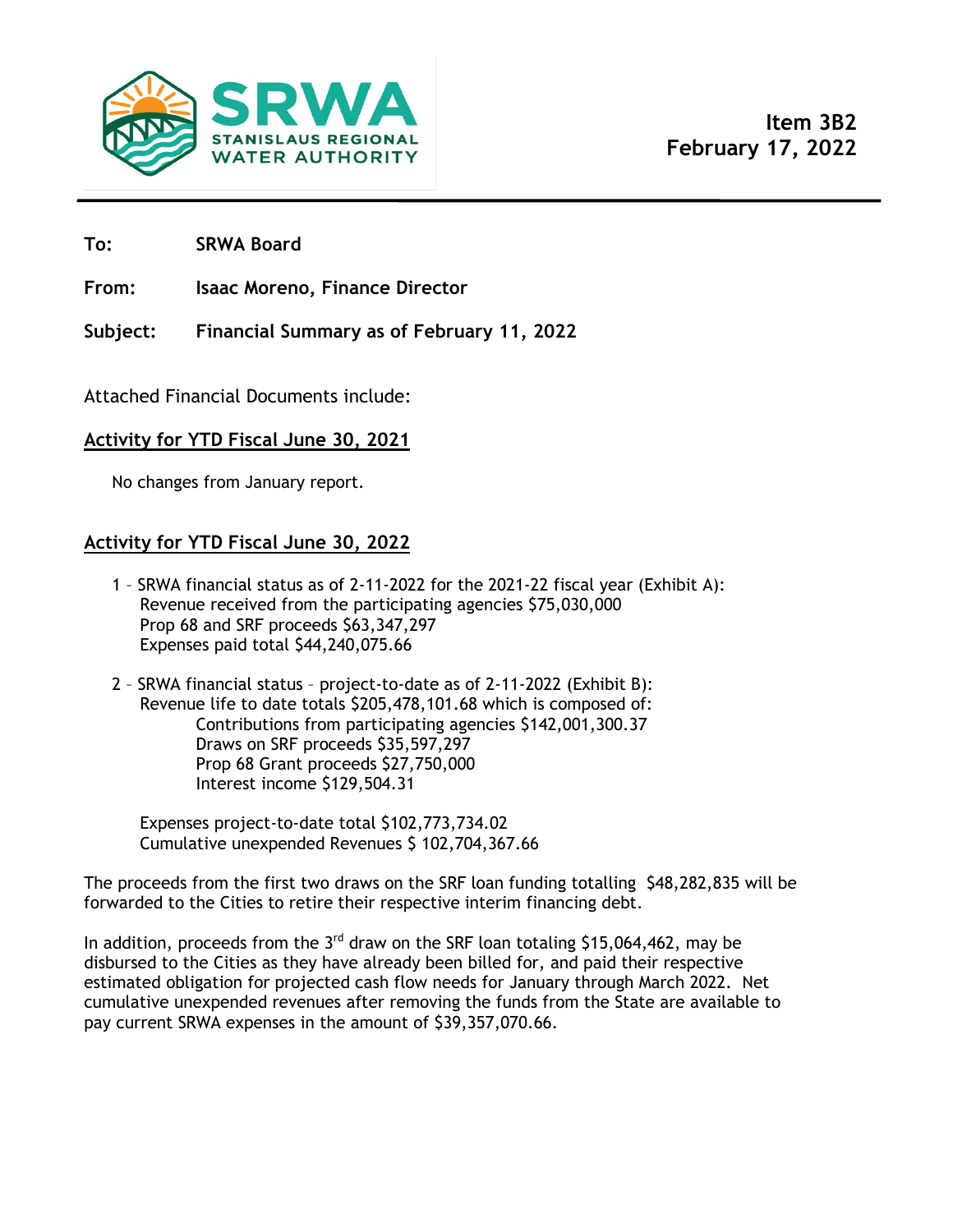# **Unpaid Invoices received as of 2-11-2022**

The following invoices are in the process of being paid as of 2-11-2022 and the related costs are not included in the information presented above.

Granberg & Associates - Jan 2022 21,913.01

\$ 21,913.01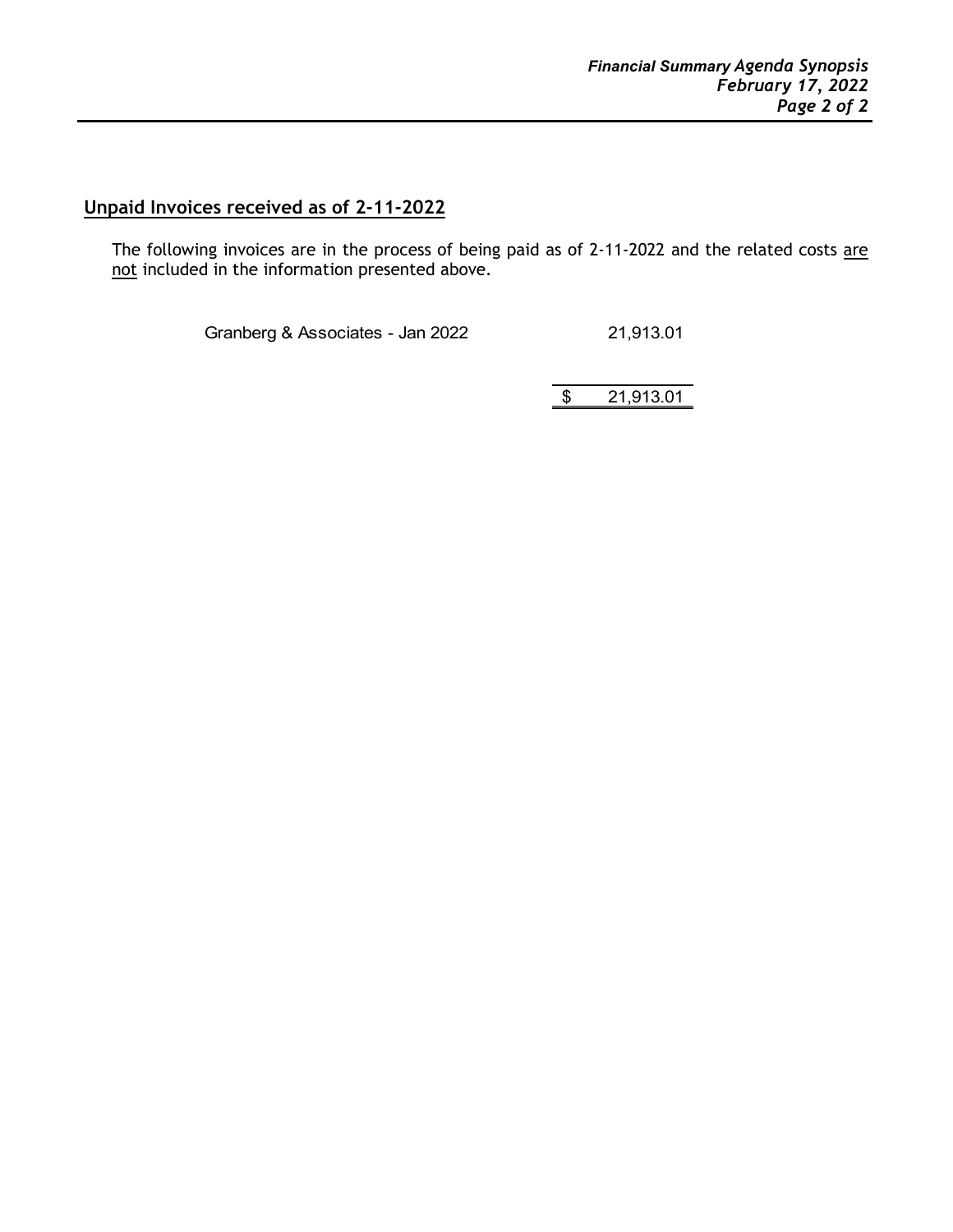#### **Stanislaus Regional Water AuthorityFor FY 2021-22 (Updated 2-11-2022)Account NameOriginal Budget Amendments Amended Budget 2021-22Unaudited Actual 2021-22 Ceres Turlock TID Other ProceedsTotals for 2021-22REVENUES** Interest Income <sup>0</sup> 0.00 0.00 0.00 0.00 34910Integrated Water Mgmt Grant 1,450,225<br>Water Smart Grant 1,478,440 1,450,225 34911Water Smart Grant 1,478,440 34900\_001 Agency Contrinbution - City of Turlock 303,100 303,100 48,775,000.00 48,775,000.00 48,775,000.00 34900\_002 Agency Contribution - City of Ceres371,520<br>1,000 371,520 24,795,000.00 24,795,000.00 24,795,000.00 34900\_004Agency Contrinbution - Turlock Irrigation District 1,000 1,000 1,000 1,460,000.00 1,460,000.00 1,460,000.00 1,460,000.00 1,460,000.00 1,460,000.00 1,460,000.00 1,460,000.00 1,460,000.00 1,460,000.00 1,460,000.00 1,460,000. 34912 Prop 68 Grant for Surface Water Project <sup>0</sup> 27,750,000.00 27,750,000.00 27,750,000.00 35440 SRF Funding Proceeds112,836,795<br>**116,441,080**  112,836,795 35,597,297.00 35,597,297.00 35,597,297.00  **Total Revenues 116,441,080 <sup>0</sup> 116,441,080 138,377,297.00 24,795,000.00 48,775,000.00 1,460,000.00 63,347,297.00 138,377,297.00 EXPENSES Pre-Treatment Plant Construction Project Expenses (950-53-552)43060\_012** Contact Services Program Mgmt 277,900 277,900 138,660.59 68,149.92 70,485.92 24.75 138,660.59 **43195** Special Legal Counsel 25,000 25,000 5,976.99 2,988.50 2,988.49 5,976.99 **43332Permitting**  7,000 7,000 0.00 0.00 0.00 **43332\_002** Permitting - Water Rights Acquisition 5,000 5,000 0.00 **45002\_000** TID - electrical service <sup>720</sup> <sup>720</sup> 217.50 72.49 145.01 0.00 217.50 **51001** Property Acquisition - facility site <sup>0</sup> 0.00 0.00 0.00 0.00 **51001** Property Acquisition - infiltration galleryversus to the contract of the contract of the contract of the contract of the contract of the contract of the contract of the contract of the contract of the contract of the contract of the contract of the contract of the **51001**Property Acquisition - Geer Road easement the control of the control of the control of the control of the control of the control of the control of the control of the control of the control of the control of the control of **51001** Property Acquisition - delivery facilitiess and the contract of the contract of  $\sim 0.00$  and  $\sim 0.00$  and  $\sim 0.00$  and  $\sim 0.00$ **Treatment Plant Construction - SRF funding eligible (950-53-553)**1863480 **43060\_012**Contract Services - Program Mgmt Services 1,863,480 1,863,480 1,863,480 431,497.17 173,992.02 249,791.92 7,713.23 431,497.17<br>Solon 50.000 14.794.63 7.251.58 7.251.59 291.46 14.794.63 14.794.63 **43195**Special Legal Counsel 50,000 14,794.63 7,251.58 7,251.59 291.46 14,794.63 **43329** Environmental Services184,940<br>133.000 184,940 30,645.90 12,908.06 12,953.38 4,784.46 30,645.90 **43332Permitting** g 133,000 133,000 5,596.00 5,596.00 5,596.00 **51802\_001** Regional Trtmt Plant - Design/Build Contract 113,006,185 113,006,185 43,282,663.97 13,506,140.95 29,162,460.69 614,062.33 43,282,663.97 **51802\_002**Regional Trtmt Plant - Contract Management **Administrative Expenses** (950-53-552) **43055\_002** Consultant Audit 10,000 10,000 0.00 0.00 0.00 **43060\_021** Contract Services General Manager 300,0000 300,000 103,795.80 51,897.90 51,897.90 103,795.80 **43105\_003** Interdepartmental Admin Support <sup>0</sup>17.500 Clerical 17,500 17,500 0.00 0.00 0.00 Financial/Accountingg and the contract of  $25,000$  and  $25,000$  and  $25,000$  and  $25,000$  and  $25,000$  and  $25,000$  and  $25,000$  and  $25,000$  and  $25,000$  and  $25,000$  and  $25,000$  and  $25,000$  and  $25,000$  and  $25,000$  and  $25,000$  and  $25,$ **44001\_000** Supplies $300$   $300$   $300$   $300$   $300$   $300$   $300$   $300$   $300$   $300$   $300$   $300$   $300$   $300$   $300$   $300$   $300$   $300$   $300$   $300$   $300$   $300$   $300$   $300$   $300$   $300$   $300$   $300$   $300$   $300$   $300$   $300$   $300$   $300$   $300$   $300$   $300$ **44035** Photocopies <sup>500</sup> <sup>500</sup> 0.00 0.00 0.00 **44040\_000** Postage <sup>500</sup> <sup>500</sup> 0.00 0.00 0.00 47010 Bank Charges $700$   $700$   $700$   $700$   $700$   $700$   $700$   $700$   $700$   $700$   $700$   $700$   $700$   $700$   $700$   $700$   $700$   $700$   $700$   $700$   $700$   $700$   $700$   $700$   $700$   $700$   $700$   $700$   $700$   $700$   $700$   $700$   $700$   $700$   $700$   $700$   $700$ **47040\_000** Dues 4,500 4,500 4,180.00 2,090.00 2,090.00 4,180.00 **47095\_000** Training $\begin{array}{|c|c|c|c|c|c|c|c|}\hline 1,000 & 1,000 & 0.00 & 0.00 & 0.00 & 0.00 \ \hline \end{array}$ Total Expenditures <u>116,441,080 0 116,441,080 44,240,075.66 13,897,323.66 29,711,501.44 631,250.56 0.00 44,240,075.66</u> **Revenues Over (Under) Expenditures <sup>0</sup> <sup>0</sup> <sup>0</sup> 94,137,221.34 10,897,676.34 19,063,498.56 828,749.44 63,347,297.00 94,137,221.34** *0.00*SFR Proceeds 35,597,297.00 Prop 68 Grant Proceeds 27,750,000.00<br>Current year revenue available for current invoices 30,789,924.34 3B2

invoices to participating agencies for Jan - March 2022 projected expenses = \$29,150,000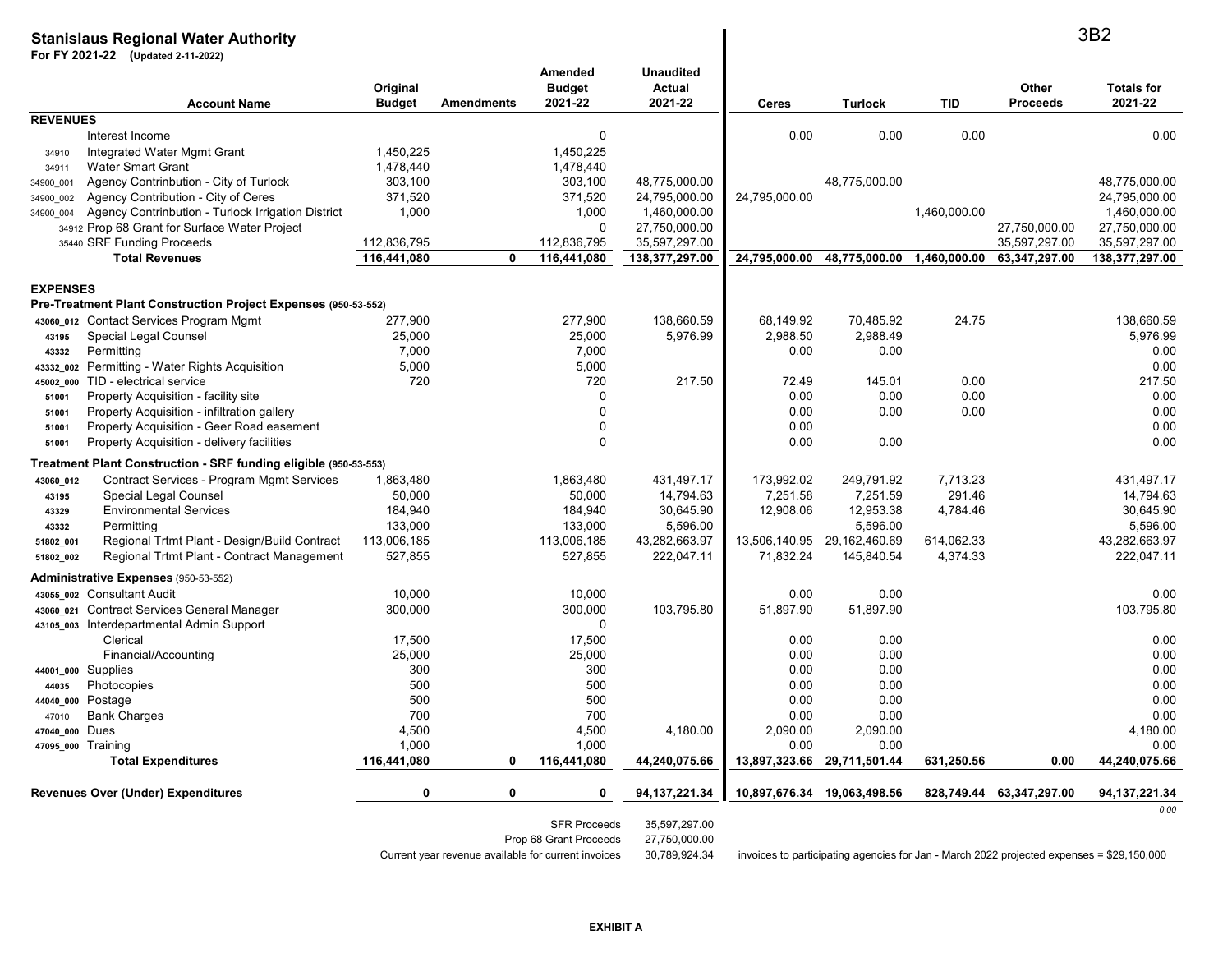# **Stanislaus Regional Water Authority**

| Project to Date (updated as of 2-11-2022)                        |                      |                                   |                  | <b>Other</b>    | <b>Project to Date</b><br><b>Total Since</b> | <b>Actuals Thru</b> | <b>Actuals For</b>                  |                   |
|------------------------------------------------------------------|----------------------|-----------------------------------|------------------|-----------------|----------------------------------------------|---------------------|-------------------------------------|-------------------|
|                                                                  | <b>City of Ceres</b> | <b>City of Turlock</b>            | <b>TID</b>       | <b>Proceeds</b> | Dec 2015                                     | 6/30/2021           | 2021-22                             | Total             |
| <b>Agency Contributions</b>                                      |                      |                                   |                  |                 |                                              |                     |                                     |                   |
| Received from Agencies - through 6-30-2021                       | 22,834,297.10        | 41,311,287.50                     | 2,825,715.77     |                 | 66,971,300.37                                | 66,971,300.37       |                                     | 66,971,300.37     |
| Received from Agencies - 2021-22                                 | 24,795,000.00        | 48,775,000.00                     | 1,460,000.00     |                 | 75,030,000.00                                |                     | 75,030,000.00                       | 75,030,000.00     |
| Interest Income                                                  | 62,668.42            | 65,334.19                         | 1,501.70         |                 | 129,504.31                                   | 129,504.31          |                                     | 129,504.31        |
| Prop 68 Grant Proceeds                                           |                      |                                   |                  | 27,750,000.00   | 27,750,000.00                                |                     | 27,750,000.00                       | 27,750,000.00     |
| <b>SRF Proceeds</b>                                              |                      |                                   |                  | 35,597,297.00   | 35,597,297.00                                | 0.00                | 35,597,297.00                       | 35,597,297.00     |
| <b>Total Revenue</b>                                             | 47,691,965.52        | 90,151,621.69                     | 4,287,217.47     | 63,347,297.00   | 205,478,101.68                               | 67,100,804.68       | 138,377,297.00                      | 205,478,101.68    |
| <b>Expenditures</b>                                              |                      |                                   |                  |                 |                                              |                     |                                     |                   |
| Pre-Treatment Plant Construction Project Expenses (950-52-553)   |                      |                                   |                  |                 |                                              |                     |                                     |                   |
| <b>Government Relations</b>                                      | (74, 723.55)         | (74, 723.55)                      | 0.00             |                 | (149, 447.10)                                | (149, 447.10)       | 0.00                                | (149, 447, 10)    |
| Environmental Services (Phase I)                                 | (250, 664.65)        | (250, 664.65)                     | (32,520.11)      |                 | (533, 849.41)                                | (533, 849.41)       | 0.00                                | (533, 849.41)     |
| <b>Project Management Services</b>                               | (3,407,925.66)       | (3,552,827.03)                    | (169,093.63)     |                 | (7, 129, 846.32)                             | (6,991,185.73)      | (138, 660.59)                       | (7, 129, 846.32)  |
| Special Legal Exenses                                            | (218, 659.05)        | (218, 659.05)                     | (5,302.43)       |                 | (442, 620.53)                                | (436, 643.54)       | (5,976.99)                          | (442, 620.53)     |
| Wet Well Design (West Yost)                                      | (166, 904.88)        | (206, 872.74)                     | (93, 444.40)     |                 | (467, 222.02)                                | (467, 222.02)       | 0.00                                | (467, 222.02)     |
| Fees to Stan County-CEQA related to wet well                     | (1, 136.63)          | (1, 136.62)                       | 0.00             |                 | (2,273.25)                                   | (2,273.25)          |                                     | (2,273.25)        |
| Permitting                                                       | (17,768.08)          | (17,768.09)                       | 0.00             |                 | (35, 536.17)                                 | (35,536.17)         | 0.00                                | (35,536.17)       |
| Permitting - Water Rights Acquisition                            | (36, 240.88)         | (36, 240.89)                      | 0.00             |                 | (72, 481.77)                                 | (72, 481.77)        | 0.00                                | (72, 481.77)      |
| <b>Water Shed Survey</b>                                         | (40,660.67)          | (40,660.67)                       | 0.00             |                 | (81, 321.34)                                 | (81, 321.34)        | 0.00                                | (81, 321.34)      |
| Property Acquisition - facility site                             | (479, 756.19)        | (959, 656.32)                     | 0.00             |                 | (1,439,412.51)                               | (1,439,412.51)      | 0.00                                | (1,439,412.51)    |
| Property Acquisition - infiltration gallery                      | (246, 925.80)        | (493, 925.69)                     | 0.00             |                 | (740, 851.49)                                | (740, 851.49)       | 0.00                                | (740, 851.49)     |
| Property Acquisition - Geer Road easement                        | (92, 272.49)         | (145.01)                          | 0.00             |                 | (92, 417.50)                                 | (92, 200.00)        | (217.50)                            | (92, 417.50)      |
| Property Acquisition - delivery facilities                       | (7,393.88)           | (7,393.88)                        | 0.00             |                 | (14, 787.76)                                 | (14, 787.76)        | 0.00                                | (14, 787.76)      |
| Wet Well Contruction                                             |                      |                                   |                  |                 |                                              |                     |                                     |                   |
| <b>Construction Contract</b>                                     | (1,888,242.96)       | $(3,769,413.84)$ $(1,414,414.20)$ |                  |                 | (7,072,071.00)                               | (7,072,071.00)      | 0.00                                | (7,072,071.00)    |
| <b>Construction Management</b>                                   | (145, 962.80)        | (291, 378.94)                     | (109, 335.45)    |                 | (546, 677.19)                                | (546, 677.19)       | 0.00                                | (546, 677.19)     |
| Environmental (Phase II)                                         | (103, 524.75)        | (155, 193.07)                     | (47, 798.97)     |                 | (306, 516.79)                                | (306, 516.79)       | 0.00                                | (306, 516.79)     |
| <b>Contractor Financial Evaluation</b>                           | (18,944.30)          | (18,944.30)                       | (761.40)         |                 | (38,650.00)                                  | (38,650.00)         | 0.00                                | (38,650.00)       |
| TID - electrical service                                         | (1,507.99)           | (3,016.44)                        | 0.00             |                 | (4,524.43)                                   | (4,524.43)          | 0.00                                | (4,524.43)        |
| Treatment Plant Construction - SRF funding eligible (950-53-553) |                      |                                   |                  |                 |                                              |                     |                                     |                   |
| Contract Services - Program Mgmt Services                        | (543, 173.13)        | (769, 034.68)                     | (21, 417.05)     |                 | (1,333,624.86)                               | (902, 127.69)       | (431, 497.17)                       | (1,333,624.86)    |
| <b>Special Legal Counsel</b>                                     | (25, 137.40)         | (25, 137.41)                      | (1,010.32)       |                 | (51, 285.13)                                 | (36, 490.50)        | (14, 794.63)                        | (51, 285.13)      |
| <b>Environmental Services</b>                                    | (64,909.13)          | (65, 630.60)                      | (22, 502.18)     |                 | (153, 041.91)                                | (122, 396.01)       | (30, 645.90)                        | (153, 041.91)     |
| Permitting                                                       | (8,605.81)           | (52, 381.44)                      | 0.00             |                 | (60, 987.25)                                 | (55, 391.25)        | (5,596.00)                          | (60, 987.25)      |
| Permitting - Environmental Mitigation                            | (47, 339.25)         | (94,660.75)                       | (35,500.00)      |                 | (177,500.00)                                 | (177, 500.00)       | 0.00                                | (177,500.00)      |
| Regional Trtmt Plant - Design/Build Contract                     | (24, 984, 802.39)    | (54,044,147.21)                   | (1, 188, 261.31) |                 | (80, 217, 210.91)                            |                     | $(36,934,546.94)$ $(43,282,663.97)$ | (80, 217, 210.91) |
| Regional Trtmt Plant - Contract Management                       | (147, 560.92)        | (299, 591.99)                     | (8,985.94)       |                 | (456, 138.85)                                | (234, 091.74)       | (222, 047.11)                       | (456, 138.85)     |

3B2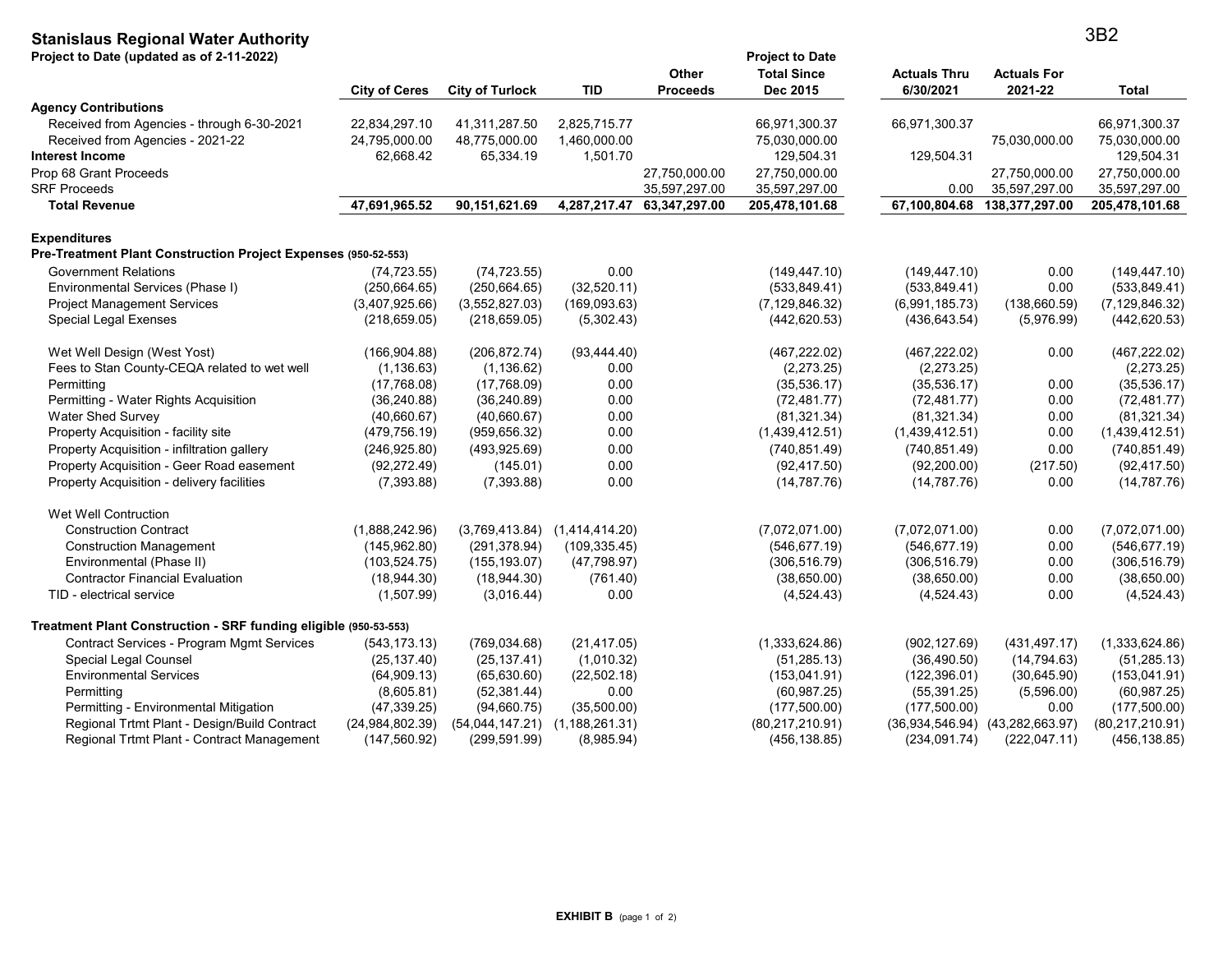# **Stanislaus Regional Water Authority**

**Project to Date (updated as of 2-11-2022)**

| Project to Date (updated as of 2-11-2022)        |                                        |                        |                   |                 | <b>Project to Date</b> |                     |                    |                    |
|--------------------------------------------------|----------------------------------------|------------------------|-------------------|-----------------|------------------------|---------------------|--------------------|--------------------|
|                                                  |                                        |                        |                   | <b>Other</b>    | <b>Total Since</b>     | <b>Actuals Thru</b> | <b>Actuals For</b> |                    |
|                                                  | <b>City of Ceres</b>                   | <b>City of Turlock</b> | TID               | <b>Proceeds</b> | Dec 2015               | 6/30/2021           | 2021-22            | Total              |
| <b>Administrative Support</b>                    |                                        |                        |                   |                 |                        |                     |                    |                    |
| <b>Clerical Services</b>                         | (26,719.28)                            | (26, 719.28)           | 0.00              |                 | (53, 438.56)           | (53, 438.56)        | 0.00               | (53, 438.56)       |
| <b>Accounting Services</b>                       | (30, 275.54)                           | (30, 275.52)           | 0.00              |                 | (60, 551.06)           | (60, 551.06)        | 0.00               | (60, 551.06)       |
| Interim JPA attorney                             | (22,662.50)                            | (22,662.50)            | 0.00              |                 | (45,325.00)            | (45,325.00)         | 0.00               | (45,325.00)        |
| Interim General Manager                          | (121,991.80)                           | (121,991.80)           | 0.00              |                 | (243,983.60)           | (243,983.60)        | 0.00               | (243,983.60)       |
| General Manager                                  | (352, 544.70)                          | (352, 544.70)          | 0.00              |                 | (705,089.40)           | (601, 293.60)       | (103, 795.80)      | (705,089.40)       |
| External Audit                                   | (11,735.00)                            | (11,735.00)            | 0.00              |                 | (23, 470.00)           | (23, 470.00)        | 0.00               | (23, 470.00)       |
| Supplies and other Miscellaneous Expenses        | (10, 790.46)                           | (10,790.45)            | 0.00              |                 | (21,580.91)            | (17, 400.91)        | (4, 180.00)        | (21,580.91)        |
| <b>Total Expenditures</b>                        | (33,597,462.52)                        | (66,025,924.11)        | (3, 150, 347, 39) | 0.00            | (102,773,734.02)       | (58, 533, 658.36)   | (44, 240, 075.66)  | (102, 773, 734.02) |
| <b>Contributions over (under) Expenditures -</b> |                                        |                        |                   |                 |                        |                     |                    |                    |
| project to date                                  | 14.094.503.00                          | 24,125,697.58          | 1,136,870.08      | 63,347,297.00   | 102,704,367.66         | 8,567,146.32        | 94, 137, 221. 34   | 102,704,367.66     |
|                                                  | unexpended participant contributions = |                        | 39,357,070.66     |                 |                        |                     | 0.00               |                    |

3B2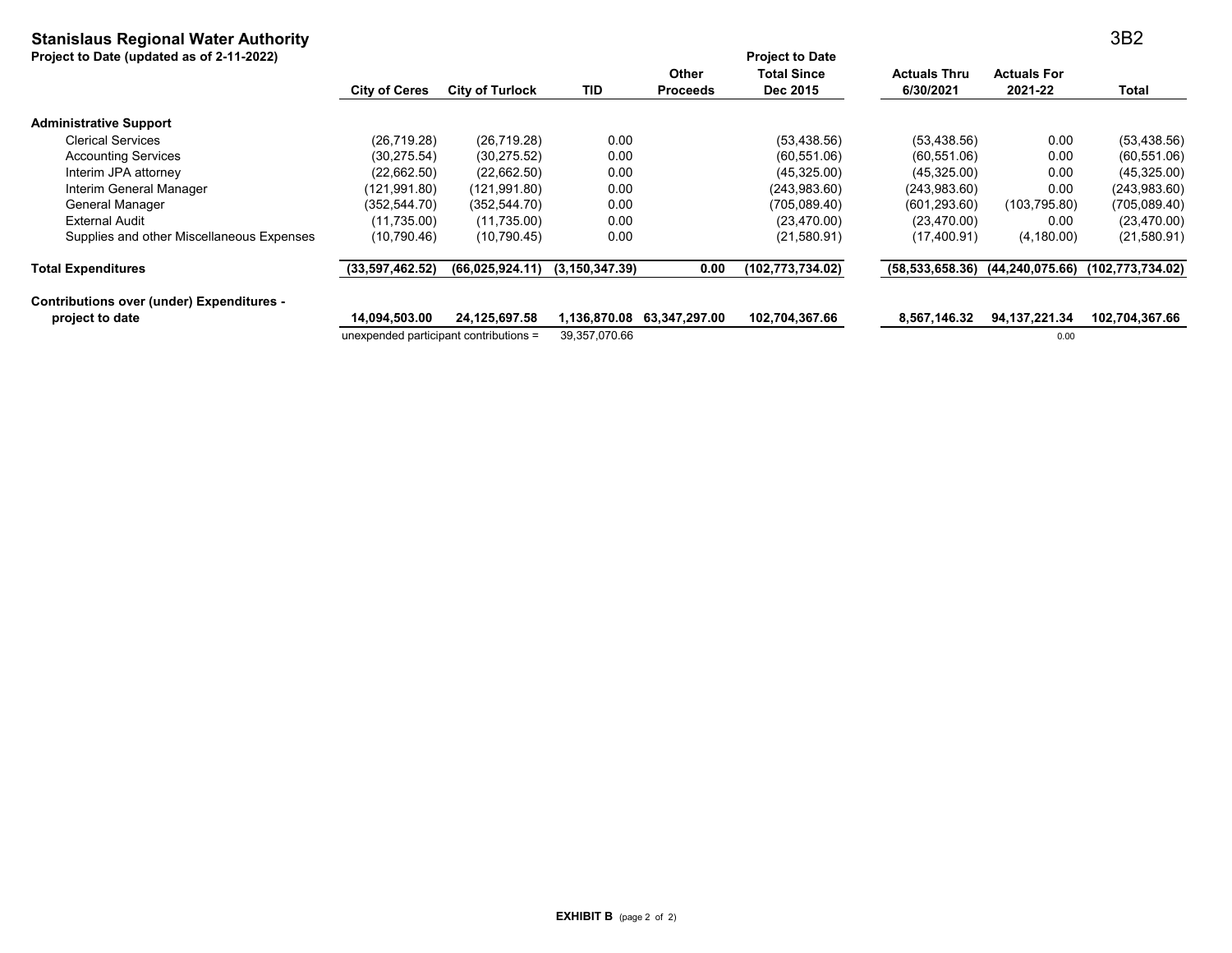

**DRAFT Minutes Special Board Meeting January 26, 2022**

- **1. A. CALL TO ORDER:** Chair Bublak called the meeting to order 1:00 p.m. PRESENT: Chair Bublak, Vice Chair Lopez, Director Franco, Director Silveira ABSENT:
	- **B. SALUTE TO THE FLAG**
	- **C. ROLL CALL**

*This item was heard out of order*

## **2. RECOGNITION, APPOINTMENTS, ANNOUNCEMENTS & PRESENTATIONS:**

- **A.** Confirm and welcome new board members, Bret Silveira and James Casey appointed by City of Ceres.
- **B.** Election of Board Chair

Action: Motion by Vice Chair Lopez, seconded by Director Franco, to appoint the Board Chair. Motion carried 4/0 to appoint Amy Bublak as Board Chair for 2022 calendar year.

| Director Franco | Director Silveira | Vice Chair Lopez | Chair Bublak |
|-----------------|-------------------|------------------|--------------|
| Yes             | 'es               | Yes              | Yes          |

**C.** Election of Board Vice Chair

**Action:** Motion by Chair Lopez, seconded by Director Franco to appoint Board Vice Chair. Motion carried 4/0 to approve Javier Lopez as Board Vice Chair for 2022 calendar year.

| Director Franco | Director Silveira | <b>Vice Chair Lopez</b> | Chair Bublak |
|-----------------|-------------------|-------------------------|--------------|
| Yes             | Yes               | Yes                     | Yes          |

# **3. A. SPECIAL BRIEFINGS:** None

### **B. STAFF UPDATES:**

**1.** General Manager Robert Granberg provided a presentation on design-build project activities, design-build contract status, environmental clearance/permitting, other activities, Project operations planning, funding/financing update, public outreach, social media metrics and increase in followers, and shared project photos.

Chair Bublak asked for the status on any benefit plan RFPs or RFQs. Granberg responded that getting a RFP out is more complex to put together due to not knowing the exact number of positions, salaries, and insurance coverages for each asset. Granberg stated that RFQ may be more appropriate to get qualifications. Granberg indicated that the best option would be to select ACWA JPIA as they are competitive. Vice Chair Lopez requested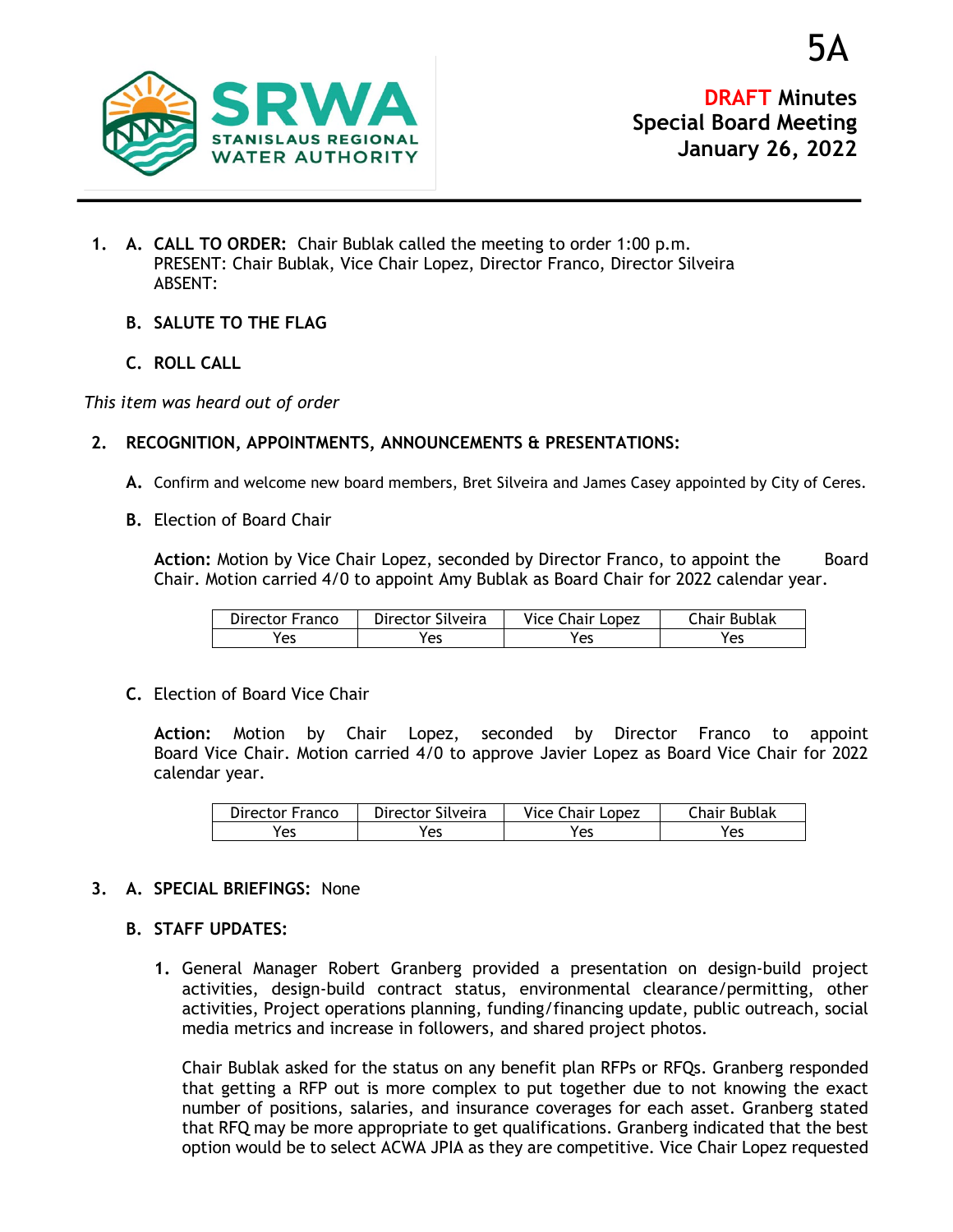for more options and data on this subject to be presented to the rate payers. Granberg said he will put a brief overview or outline together.

**2.** Finance Director Isaac Moreno provided an update on financial activity for year-to-date Fiscal Year ending June 30, 2021, and the summary of financial activity as of January 19, 2022. Revenue and expenses were reviewed.

### **C. PUBLIC PARTICIPATION:**

Chair Bublak opened public participation. None of the members of the public spoke. Chair Bublak closed public participation.

### **4. DECLARATION OF CONFLICTS OF INTEREST AND DISQUALIFICATIONS:** None

### **5. CONSENT CALENDAR:**

**Action:** Motion by Director Franco, seconded by Vice Chair Lopez, approving the minutes of the Regular Meeting of November 18, 2021. Motion carried 3/1 by the following vote:

| Director Franco | Director Silveira | Vice Chair Lopez | Chair Bublak |
|-----------------|-------------------|------------------|--------------|
| Yes             | NΟ                | 'es              | res          |

**Action:** Motion by Director Franco, seconded by Director Lopez, approving the 2022 Stanislaus Regional Water Authority Board Meeting Schedule for 2022. Motion carried 4/0 by the following vote:

| Director Franco | Director Silveira | <b>Vice Chair Lopez</b> | Chair Bublak |
|-----------------|-------------------|-------------------------|--------------|
| Yes             | Yes               | Yes                     | res          |

### **5. PUBLIC HEARINGS:** None

### **7. SCHEDULED MATTERS:**

**A.** General Manager Granberg recommended the board to authorize submittal of a 2021 Urban and Multibenefit Drought Relief Grant Program Application to the California Department of Water Resources for the Regional Surface Water Supply Project and approve related funding agreement.

Monique Day with the Program Management Team presented the Program qualifications, eligibility for disadvantage communities and addressing long term drought relief. The application was submitted in November 2021, requesting \$7.44 million in grant funding for the raw water pump station, raw water flow split structure, chemical storage and feed building and acceptance testing.

Chair Bublak questioned how the \$7.44 million was reached. Day responded that they spoke with DWR staff and tried to strategize the appropriate competitive amount. Granberg stated it consisted of project elements that have yet to be started.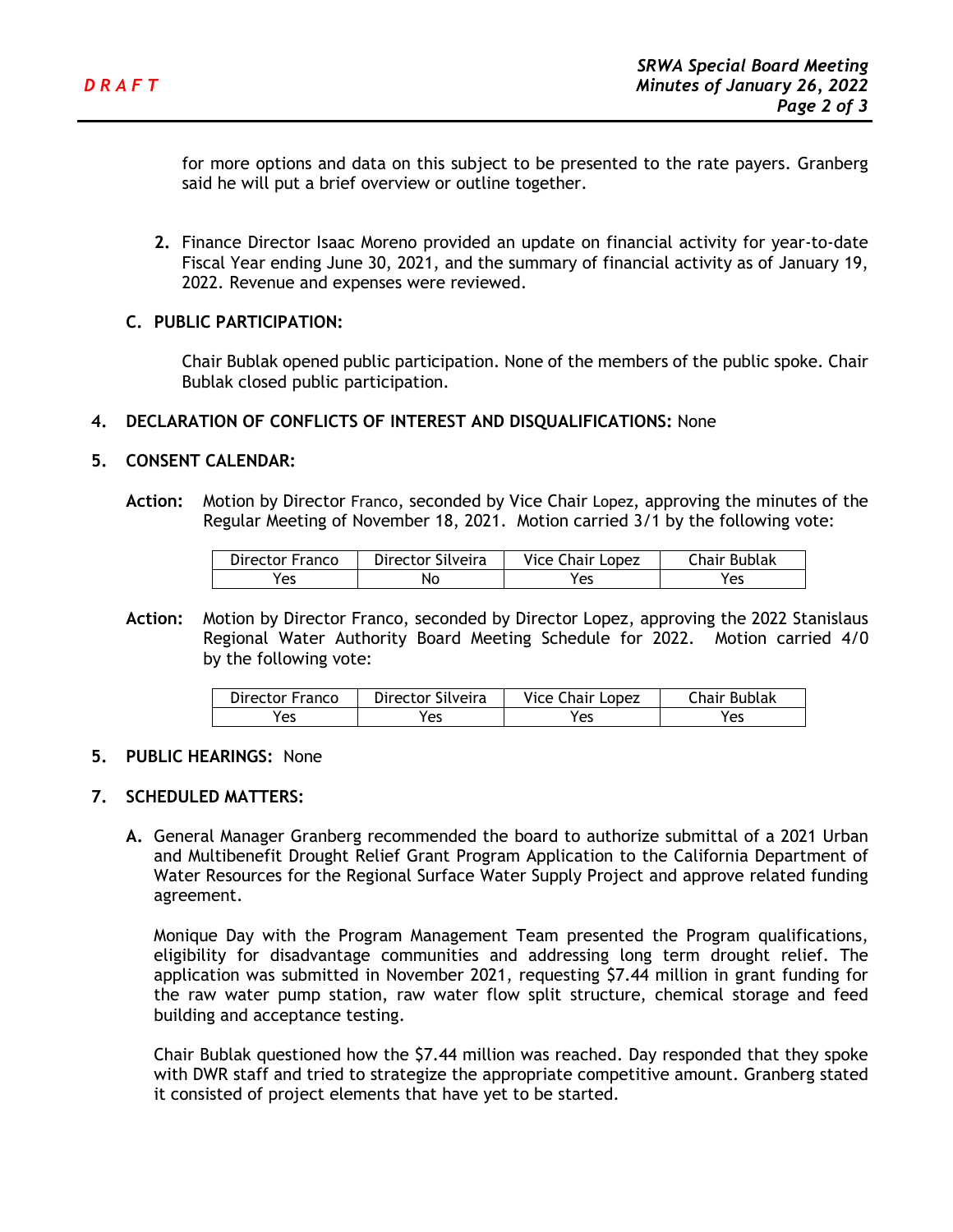Chair Bublak opened public participation. No one spoke. Chair Bublak closed public participation.

**Action: Resolution 2022-001** Motion by Director Franco, seconded by Chair Bublak, Adopting of resolution authorizing General Manager to apply for a Proposition 50 Funding Program Grant for the Regional Surface Water Supply Project Motion carried 4 /0 by the following vote:

| Director Franco | Director Silveira | Vice Chair Lopez | Chair Bublak |
|-----------------|-------------------|------------------|--------------|
| Yes             | 'es               | res              | Yes          |

**B.** General Manager recommended to terminate U.S. Bureau of Reclamation Grant Assistance Agreements under WaterSMART Drought Response Program.

Chair Bublak opened public participation. No one spoke. Chair Bublak closed public participation.

**Action:** Motion by Director Franco, seconded by Director Lopez, to terminate U.S. Bureau of Reclamation Grant Assistance Agreements under WaterSMART Drought Response Program. Motion carried 4/0 by the following vote:

| Director Franco | Director Silveira | <b>Vice Chair Lopez</b> | Chair Bublak |
|-----------------|-------------------|-------------------------|--------------|
| Yes             | Yes               | Yes                     | Yes          |

- **8. MATTERS TOO LATE FOR THE AGENDA:** None
- **9. BOARD ITEMS FOR FUTURE CONSIDERATION:** None
- **10. BOARD COMMENTS:** None
- **11. NEXT MEETING DATE:** February 17, 2022, Regular meeting
- **12. CLOSED SESSION:** None
- **13. ADJOURNMENT:** Chair Bublak adjourned the meeting at 1:36 p.m. Motion carried unanimously.

*Respectfully submitted,*

### **DRAFT**

\_\_\_\_\_\_\_\_\_\_\_\_\_\_\_\_\_\_\_\_\_\_\_\_\_\_\_\_\_\_\_ Angelica Gonsalves, Board Secretary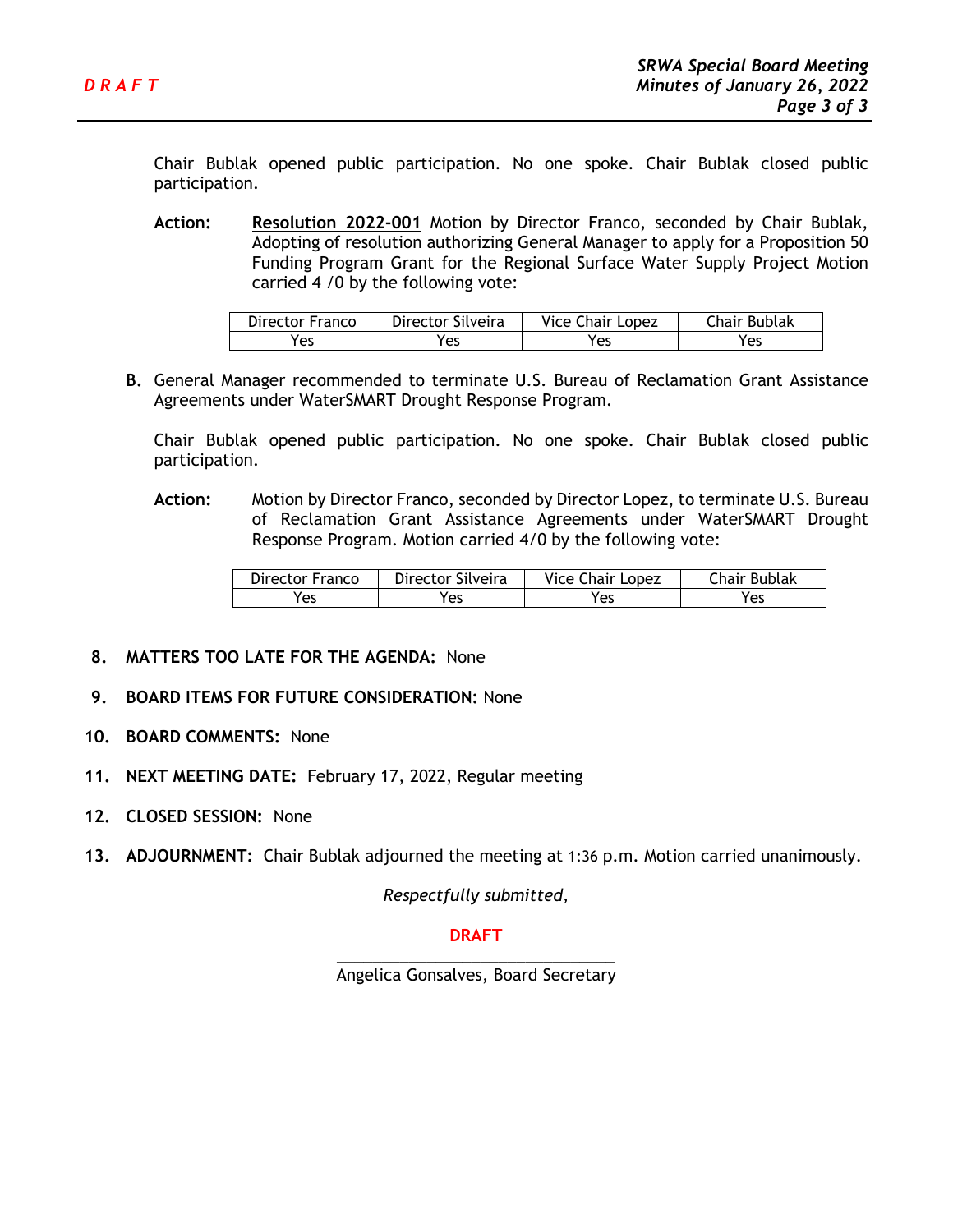

**Item 7A Board Synopsis February 17, 2022**

From: Robert Granberg, General Manager Prepared by: Robert Granberg, General Manager

#### $1<sub>1</sub>$ **ACTION RECOMMENDED:**

Motion: Directing the General Manager to prepare a solicitation for Letters of Expression of Interest for public potable water treatment operations and maintenance staffing for the Regional Surface Water Supply Project water treatment plant and distribution facilities

#### $2.$ **DISCUSSION OF ISSUE:**

As an alternative approach to SRWA hiring staff to operate and maintain the Regional Water Supply Project water treatment and water distribution facilities, the Board may wish to consider an operation and maintenance cooperative agreement whereby an interested public entity would provide the necessary staffing support.

If there is favorable Board interest in an operations agreement, Staff would prepare a request for statements of interest and return to the Board for direction on the path forward, including direction on negotiations on terms and conditions to define operations and maintenance requirements, cost, risk transfer, and asset management requirements.

#### **FISCAL IMPACT / BUDGET AMENDMENT:**  $3.$

There is no fiscal impact to solicit Letters of Expression of Interest. Any future operations and maintenance contract would be negotiated on terms to be included in the annual budgeting process.

#### $\mathbf{4}$ . **GENERAL MANAGER'S COMMENTS:**

The General Manager does not favor this approach. We have talked with Modesto Irrigation District about the potential for it to operate the SRWA plant and facilities and MID indicated it's not interested. There are very few other large water treatment plants in the region with the proper certified operators that could be solicited through a request for statements of interest and the likelihood of securing contract services with favorable terms through this approach is low. In addition, the process to solicit Letters of Expression of Interest and to formulate a cooperative agreement must be completed no later than the end of this calendar year to allow adequate time for plant familiarization and training from the Design-Build team. Concurrent with this effort, SRWA should advance its own staffing plan in the event the solicitation does not produce favorable results.

#### **ENVIRONMENTAL DETERMINATION:** 5.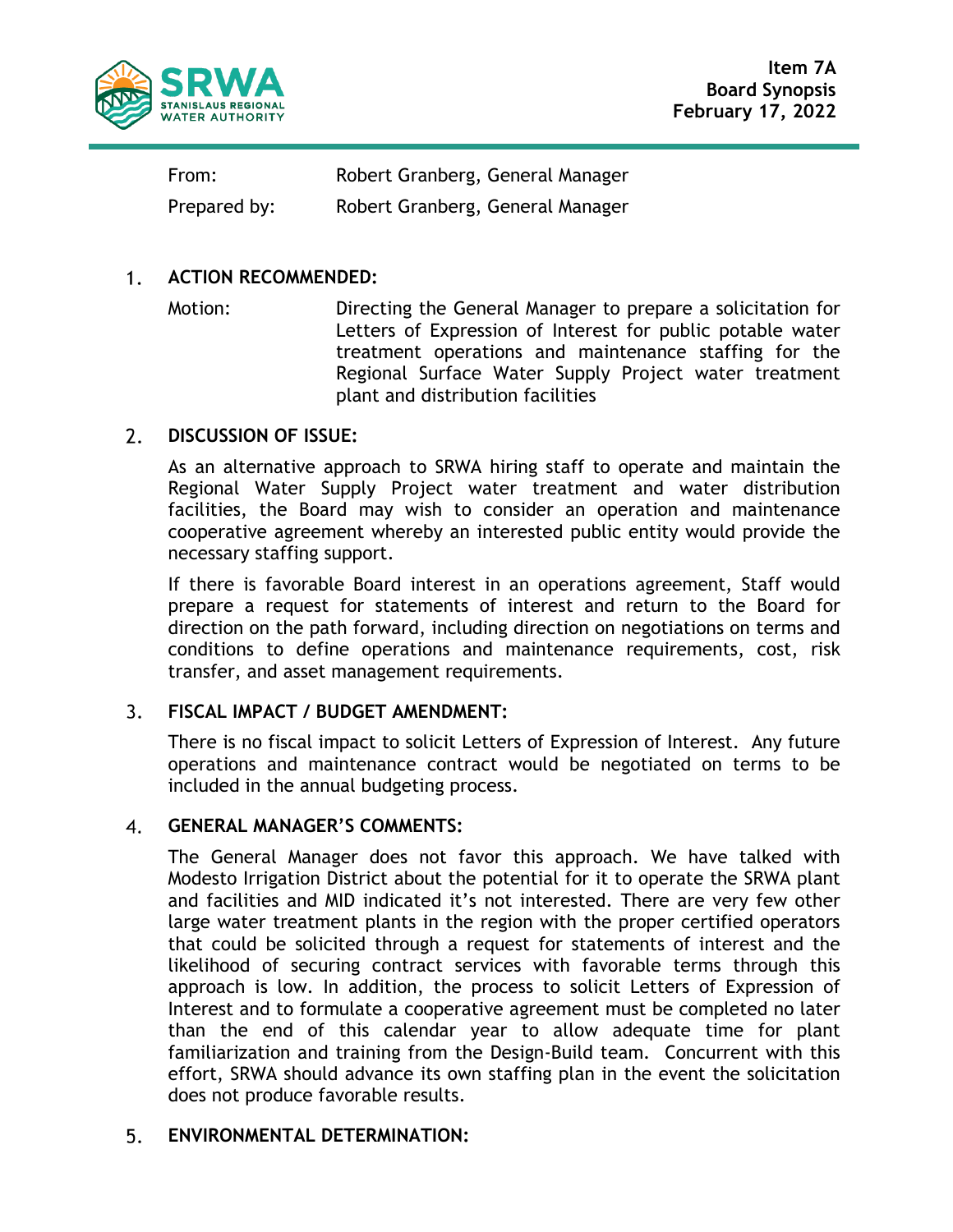*Item 7A 02/17/22 Page 2*

N/A

# **ALTERNATIVES:**

The Board could choose to not solicit Letters of Expression of Interest and to move forward an SRWA staffing plan.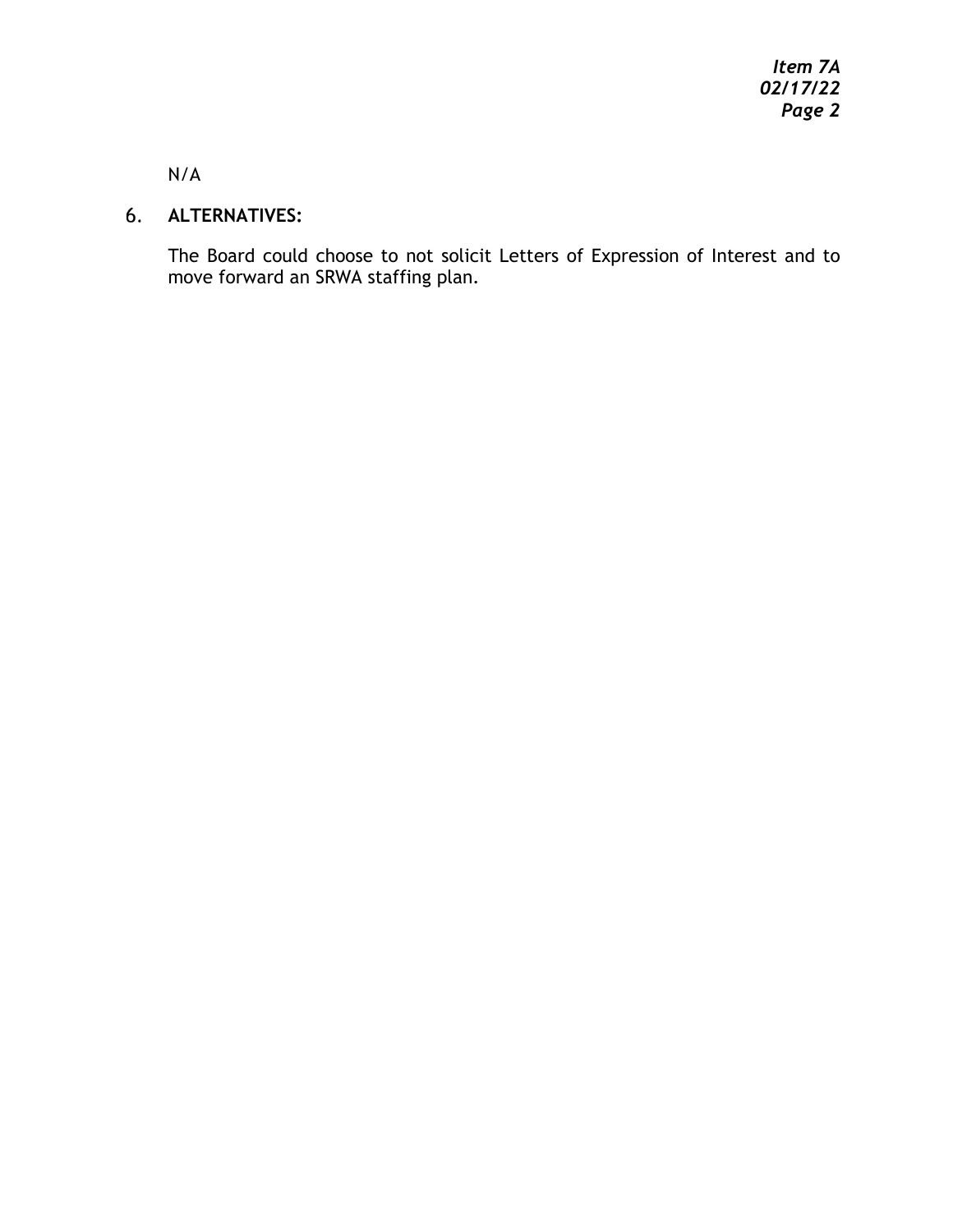

| Robert Granberg, General Manager |
|----------------------------------|
|                                  |

Prepared by: Robert Granberg, General Manager

#### $1<sub>1</sub>$ **ACTION RECOMMENDED:**

Motion: Approving SRWA staff positions and salary structure

- Resolution: Approving and authorizing the General Manager to sign the Joint Powers Agreement creating the Association of California Water Agencies Joint Powers Insurance Authority and authorizing participation in related insurance and employee benefits programs
- Resolution: Approving SRWA participation as an employer in the Stanislaus County Employees' Retirement System pursuant to Government Code Section 31557(B)

#### $2.$ **DISCUSSION OF ISSUE:**

### **Background**

To date, the SRWA has relied on contracted services, or those services provided by the member agencies' internal staff, to plan, develop, and deliver the Regional Surface Water Supply Project (RSWSP). The Joint Exercise of Powers Agreement as amended on December 15, 2015, included as one of SRWA's objectives to operate the RSWSP facilities and further to exercise its powers to accomplish its objectives by employing persons to maintain and operate the RSWSP facilities. To accomplish this the Authority shall develop the necessary support staff. Before assuming control and operation of the completed RSWSP facilities, SRWA must embark on organization formation.

Critical to SRWA organization formation is to identify the staff positions necessary to effectively operate and maintain the many complicated treatment and finished water transmission processes. Water treatment and distribution operators are certified by the State Water Resources Control Board for competency in treatment plant operational control. Proper mechanical, electrical and instrumentation maintenance is crucial to ensure reliable operational control and process monitoring, asset longevity and cost control. The positions necessary to achieve reliable operations and maintenance as well as administrative support functions have been identified and job descriptions developed to begin the recruitment process to hire a team of highly qualified operations, maintenance, and administrative support staff.

## **Wages**

Prior to beginning the recruitment process, SRWA must establish a wage and benefit package. Qualified water treatment and distribution operators will be a challenge to recruit because there are few opportunities for obtaining the necessary skills and experience to obtain State certification. Potential operators will likely be found at nearby water treatment plants or possibly local resident operators that travel to water treatment plants in the Bay Area or other distant locations. For SRWA positions, staff looked to the wage and benefit packages at nearby water treatment plants as established local employers of qualified operators. Proposed staff salaries are shown in Table 1.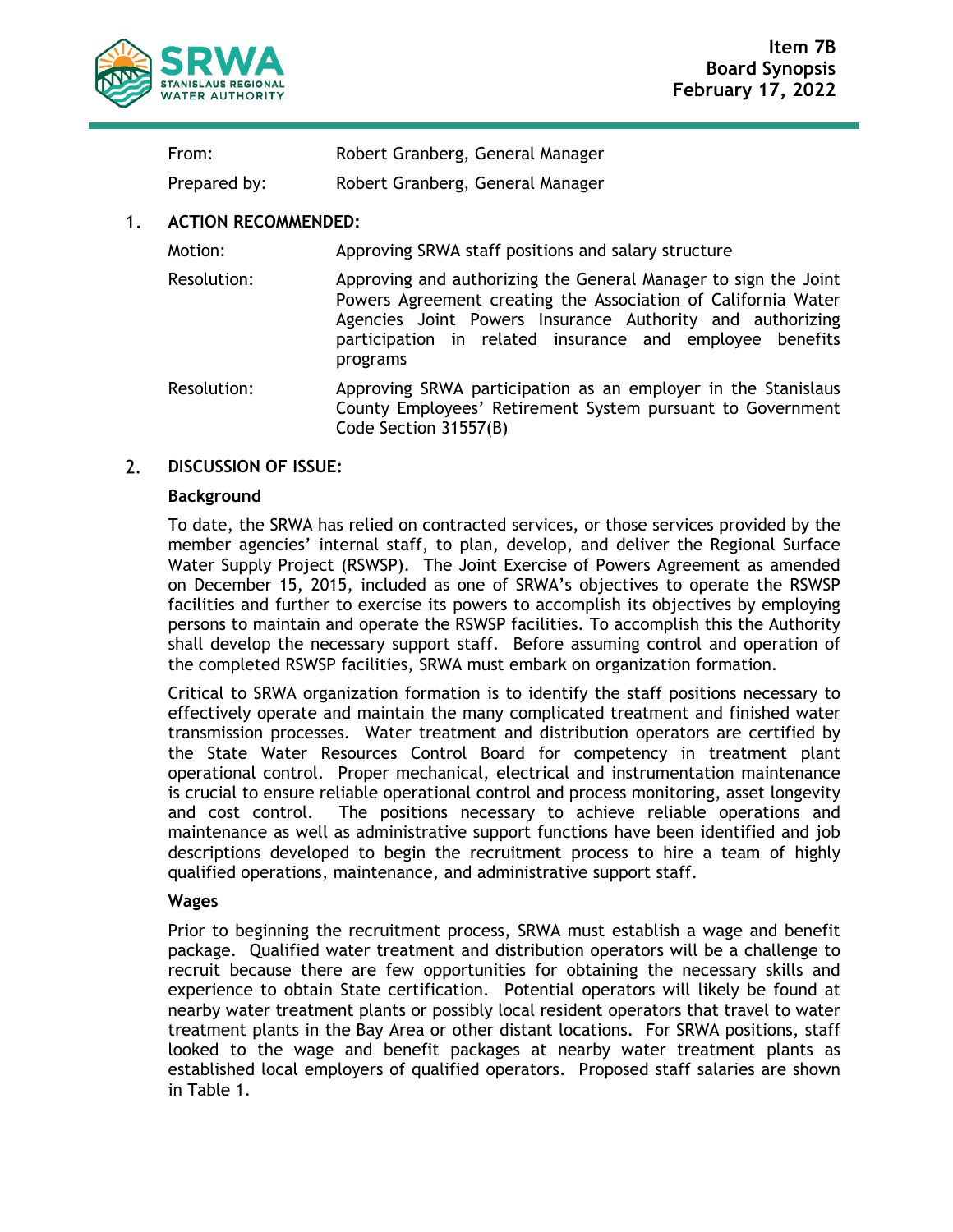### **Table 1**

| <b>Number</b><br>of | <b>Hourly Range</b>                                  |                                                                                                                                   |                                                                                                                                                                                 |
|---------------------|------------------------------------------------------|-----------------------------------------------------------------------------------------------------------------------------------|---------------------------------------------------------------------------------------------------------------------------------------------------------------------------------|
| <b>Positions</b>    | eff. 07/01/22                                        | <b>Monthly Salary</b>                                                                                                             | <b>Annual Salary</b>                                                                                                                                                            |
|                     |                                                      |                                                                                                                                   |                                                                                                                                                                                 |
|                     |                                                      |                                                                                                                                   |                                                                                                                                                                                 |
|                     |                                                      |                                                                                                                                   | \$154,912.95-\$189,242.69                                                                                                                                                       |
|                     |                                                      |                                                                                                                                   |                                                                                                                                                                                 |
|                     |                                                      |                                                                                                                                   | \$118,402.11-\$144,640.81                                                                                                                                                       |
|                     |                                                      |                                                                                                                                   |                                                                                                                                                                                 |
|                     |                                                      |                                                                                                                                   |                                                                                                                                                                                 |
| $\mathbf{1}$        | \$27.35-\$33.41                                      | \$4,739.84-\$5,790.22                                                                                                             | \$56,878.07-\$69,482.62                                                                                                                                                         |
|                     |                                                      |                                                                                                                                   |                                                                                                                                                                                 |
| 1                   | \$33.57-\$41.01                                      | \$5,819.21-\$7,108.78                                                                                                             | \$69,830.50-\$85,305.40                                                                                                                                                         |
|                     |                                                      |                                                                                                                                   |                                                                                                                                                                                 |
|                     |                                                      |                                                                                                                                   |                                                                                                                                                                                 |
|                     |                                                      |                                                                                                                                   | \$88,902.48-\$108,603.86                                                                                                                                                        |
|                     |                                                      |                                                                                                                                   |                                                                                                                                                                                 |
|                     |                                                      |                                                                                                                                   | \$92,412.78-\$112,892.06                                                                                                                                                        |
|                     |                                                      |                                                                                                                                   |                                                                                                                                                                                 |
|                     |                                                      |                                                                                                                                   | \$85,270.17-\$104,166.61                                                                                                                                                        |
|                     |                                                      |                                                                                                                                   |                                                                                                                                                                                 |
|                     |                                                      |                                                                                                                                   | \$70,496.89-\$86,119.47                                                                                                                                                         |
|                     |                                                      |                                                                                                                                   |                                                                                                                                                                                 |
| 1                   |                                                      |                                                                                                                                   | \$106,519.67-\$130,125.13                                                                                                                                                       |
|                     |                                                      |                                                                                                                                   |                                                                                                                                                                                 |
| $\overline{2}$      | \$42.33-\$51.71                                      | \$7,336.58-\$8,962.42                                                                                                             | \$88,038.99-\$107,549.01                                                                                                                                                        |
|                     |                                                      |                                                                                                                                   |                                                                                                                                                                                 |
| $\mathbf{1}$        | \$87.92-\$107.41                                     | \$15,239.44-\$18,616.60                                                                                                           | \$182,873.31-\$223,399.25                                                                                                                                                       |
|                     |                                                      |                                                                                                                                   |                                                                                                                                                                                 |
| 18                  |                                                      |                                                                                                                                   |                                                                                                                                                                                 |
|                     |                                                      |                                                                                                                                   |                                                                                                                                                                                 |
|                     |                                                      |                                                                                                                                   |                                                                                                                                                                                 |
|                     |                                                      |                                                                                                                                   | \$110,000.00                                                                                                                                                                    |
|                     |                                                      |                                                                                                                                   |                                                                                                                                                                                 |
|                     |                                                      |                                                                                                                                   | \$2,776,280                                                                                                                                                                     |
|                     | 1<br>1<br>1<br>5<br>$\overline{2}$<br>$\overline{2}$ | \$74.48-\$90.98<br>\$56.93-\$69.54<br>\$42.74-\$52.21<br>\$44.43-\$54.28<br>\$41.00-\$50.08<br>\$33.89-\$41.40<br>\$51.21-\$62.56 | \$12,909.41-\$15,770.22<br>\$9,866.84-\$12,053.40<br>\$7,408.54-\$9,050.32<br>\$7,701.06-\$9,407.67<br>\$7,105.85-\$8,680.55<br>\$5,874.74-\$7,176.62<br>\$8,876.64-\$10,843.76 |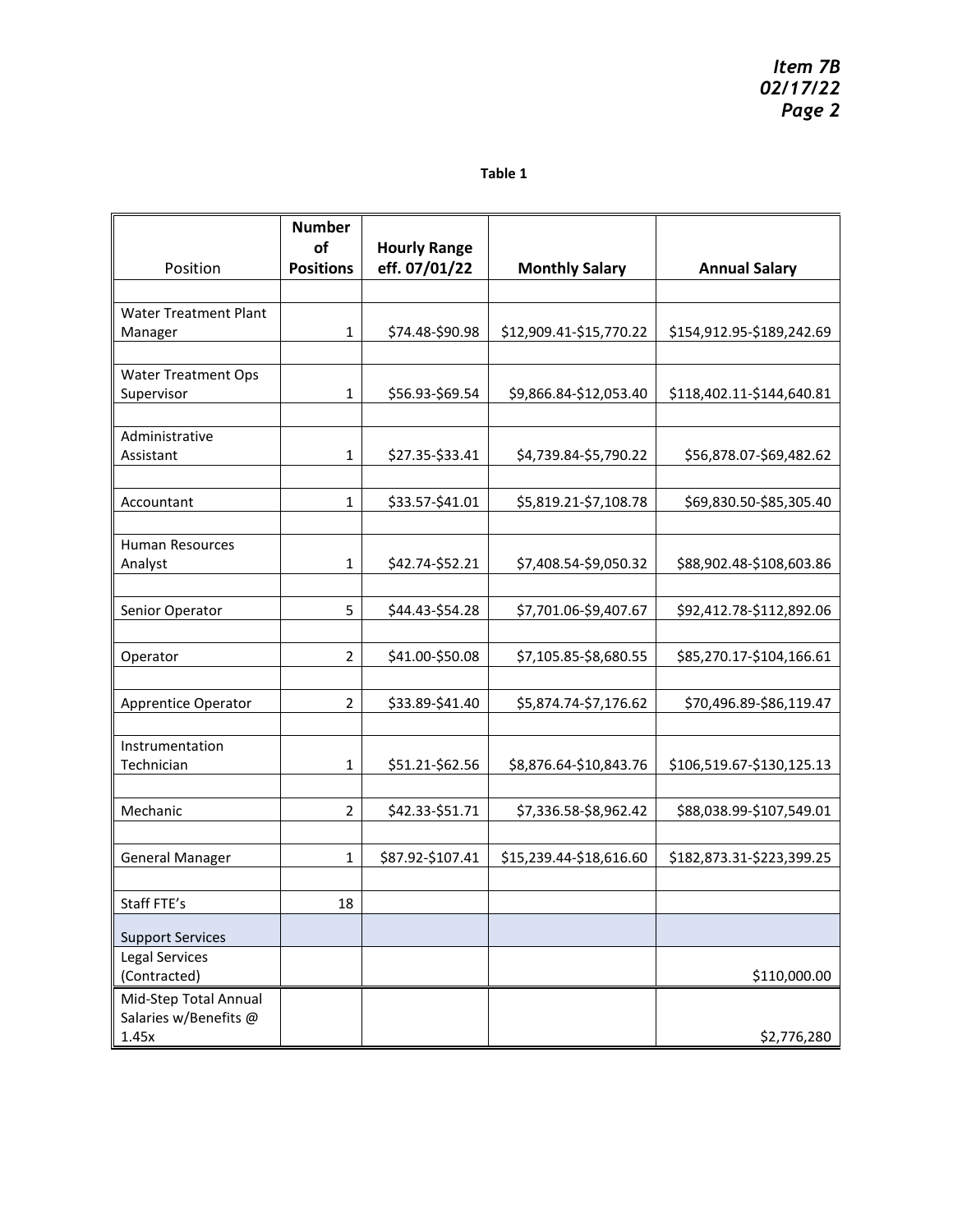### **Benefits and Insurance**

Research of benefit providers to public agencies identified the Special District Risk Management Authority (SDRMA) and the Association of California Water Agencies, Joint Powers Insurance Authority (ACWA JPIA) as possible sources of employee benefits and risk management services necessary to provide worker's compensation insurance and insurance against public liability and property damage. ACWA JPIA is being recommended as the most appropriate provider of employee benefits and risk management services. Prior to completion of construction, SRWA also will need to obtain appropriate property, general liability, automobile liability, and related insurance coverages.

ACWA JPIA is a risk-sharing pool of nearly 400 California water agencies providing property, liability, workers' compensation, employee benefits, and focused on providing rate stability, broad coverage and expanded benefits and services. In addition, ACWA JPIA offers its members a Risk Control Manual for use in developing a Safety and Loss Control Program and offers staff assistance as needed.

For medical, dental, vision and other employee benefits, ACWA JPIA offers Anthem Blue Cross and Kaiser Permanente, Delta Dental, and VSP, as well as an Employee Assistance Program and Life and Accidental Death and Dismemberment and Disability plans, respectively. Plan details will be evaluated for a wide range of employee choices and cost over the coming months and prior to the recruitment process.

SRWA is an ACWA member but must enroll in the ACWA JPIA program. The SRWA Board must first pass a resolution approving and authorizing the General Manager to sign the ACWA JPIA Joint Powers Agreement creating the Association of California Water Agencies Joint Powers Insurance Authority and authorizing participation in related insurance and employee benefits programs. Membership requires that a SRWA Board Director serve as an ACWA JPIA Director and designation of a SRWA staff member or another Director to serve as an alternate. Upon submission of the signed Agreement, the ACWA JPIA Executive Committee will consider SRWA for benefit membership at its next meeting.

### **Retirement System**

Employee benefits also should include a retirement benefit. The Stanislaus County Employee Retirement Association (StanCERA) is a defined benefit plan and is recommended as the SRWA employee retirement system. StanCERA administers retirement benefits for employees of Stanislaus County, City of Ceres, Superior Court, East Side Mosquito Abatement District, StanCOG, Keyes Community Services District, Salida Sanitary District, Hills Ferry Cemetery District, and Stanislaus Regional Transit Authority. StanCERA has reciprocity with the California Public Employees Retirement System. StanCERA is a public employees retirement system operating under the County Employees Retirement Law of 1937, Government Code Section 31452 et seq. and the California Public Employees' Pension Reform Act (PEPRA).

In a defined benefit plan, the retirement benefit is based on three factors: final average salary, length of service, and age at retirement. Once vested, and eligibility requirements are met, members are eligible for a lifetime retirement benefit.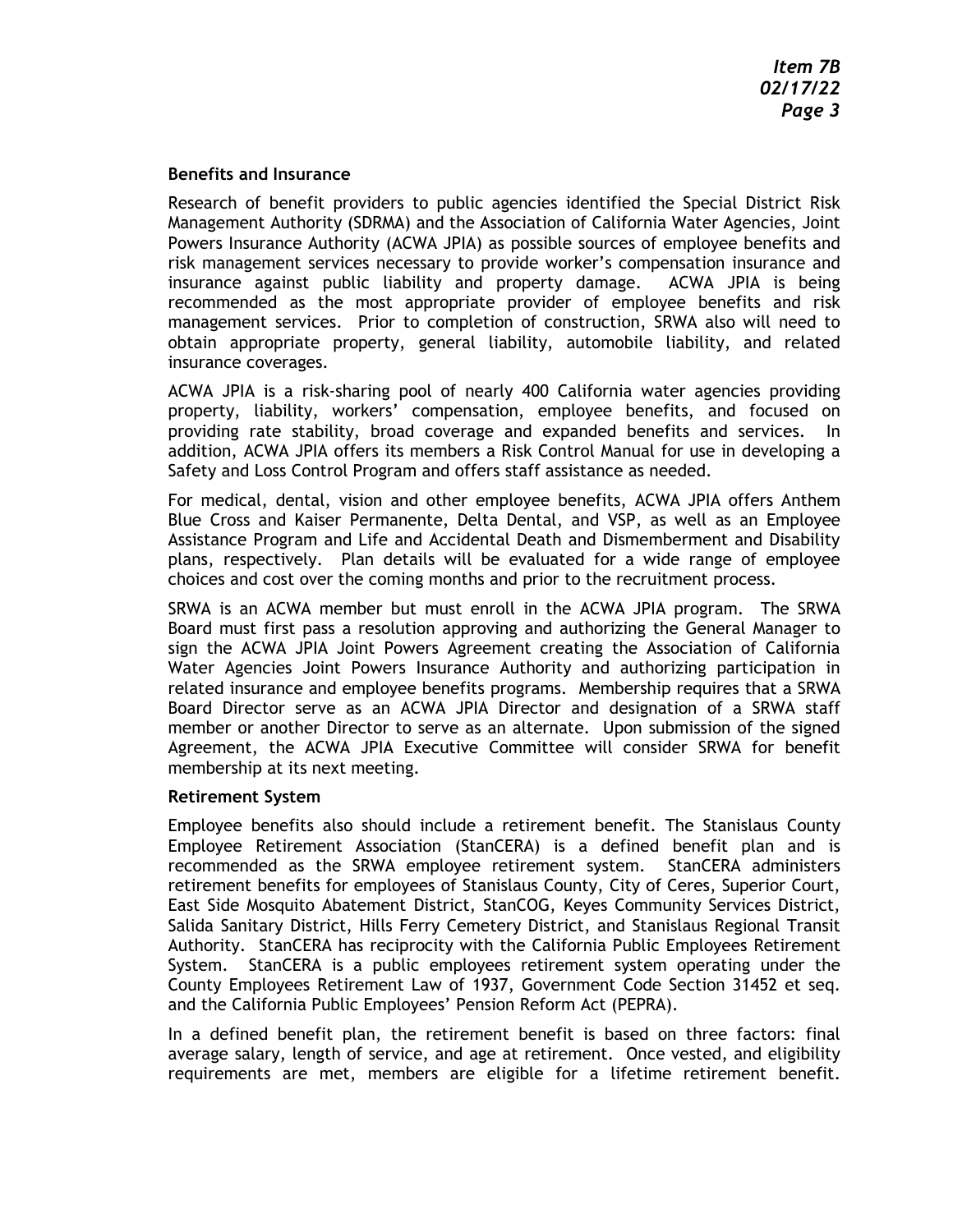StanCERA retirees are eligible for up to a 3% cost-of-living adjustment, beneficiaries are eligible for a 60% joint-survivor benefit, and a \$5,000 burial allowance.

The StanCERA retirement system is directed by a Board consisting of nine elected and appointed officials and two alternates. The Board sets policy and makes determinations for disability retirement benefits, recommends contribution rates based on actuarial studies, controls the investment of assets, and authorizes the disbursement of StanCERA funds.

Two tiers are available:

Tier 5 (Legacy Plan – hired prior to January 1, 2013)

- Benefit Formula Based on 1-year Final Average Salary
	- $\circ$  2% at age 55<sup>1/2</sup>
- Retirement Eligibility
	- o Age 50 with 10 years of membership and 5 years of service; or
	- o Age 70 regardless of service
	- o After 30 years of service regardless of age

Tier 6 (PEPRA – hired on or after January 1, 2013)

- Benefit Formula Based on consecutive 3-year Final Average Salary
	- $\circ$  2% at age 62
- Retirement Eligibility
	- o Age 52 with 5 years of service; or
	- o Age 70 regardless of service

SRWA will be phased into the unfunded liability pooled rate over 15 years. Beginning with fiscal year 2023, SRWA would pay  $1/15<sup>th</sup>$  of the Pool's unfunded liability rate,  $2/15<sup>th</sup>$  of the Pool's unfunded liability rate in fiscal year 2024 and so on. All plan sponsors are responsible for the actuarial normal cost associated with the appropriated tier.

Employee contributions are based on tier.

In summary, the benefit provider recommendations are an appropriate fit for SRWA to be able to attract qualified personnel in a timely manner to match the Design-Build schedule for facilities operation and maintenance in the summer of 2023. ACWA JPIA, as only providing health and risk management services to water agencies, can meet SRWA's needs for employment and insurance support through established policies and procedures, training, and personal service. StanCERA is a local retirement system, managed by locally elected and appointed officials, and focused on serving our local communities and public agencies.

#### $3.$ **FISCAL IMPACT / BUDGET AMENDMENT:**

No current fiscal year impact or budget amendment is necessary for these recommended actions. However, if it is determined there are implementation costs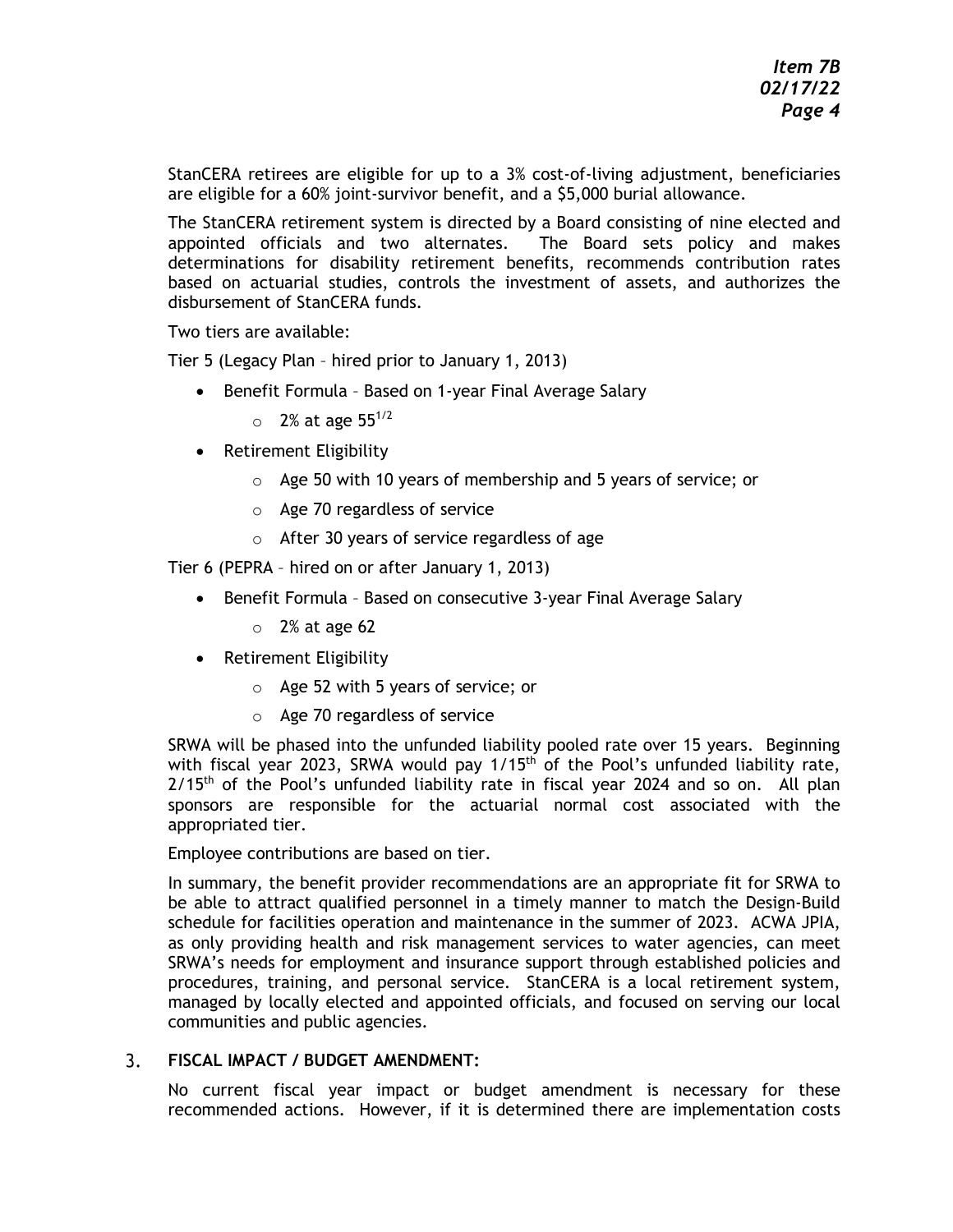necessary prior to the end of the current fiscal year, Staff will bring the necessary budget amendment to the Board as necessary.

All elements of the first SRWA employment year wage and benefit package will be incorporated into the FY 22/23 budget. Wage and benefit costs will vary depending on the position selection at the time engagement commences, the starting salary step, and the new hires' benefit selection. Similar agency employee benefit packages are approximately 45% of salary. Table 1 provided an estimate of the total annual employee salary and benefits estimate at \$2,776,280.

#### 4. **GENERAL MANAGER'S COMMENTS:**

Recommends approval.

5. **ENVIRONMENTAL DETERMINATION:**

N/A

6. **ALTERNATIVES:**

> The Board could direct Staff to evaluate other employee and risk management benefit package providers for Board consideration.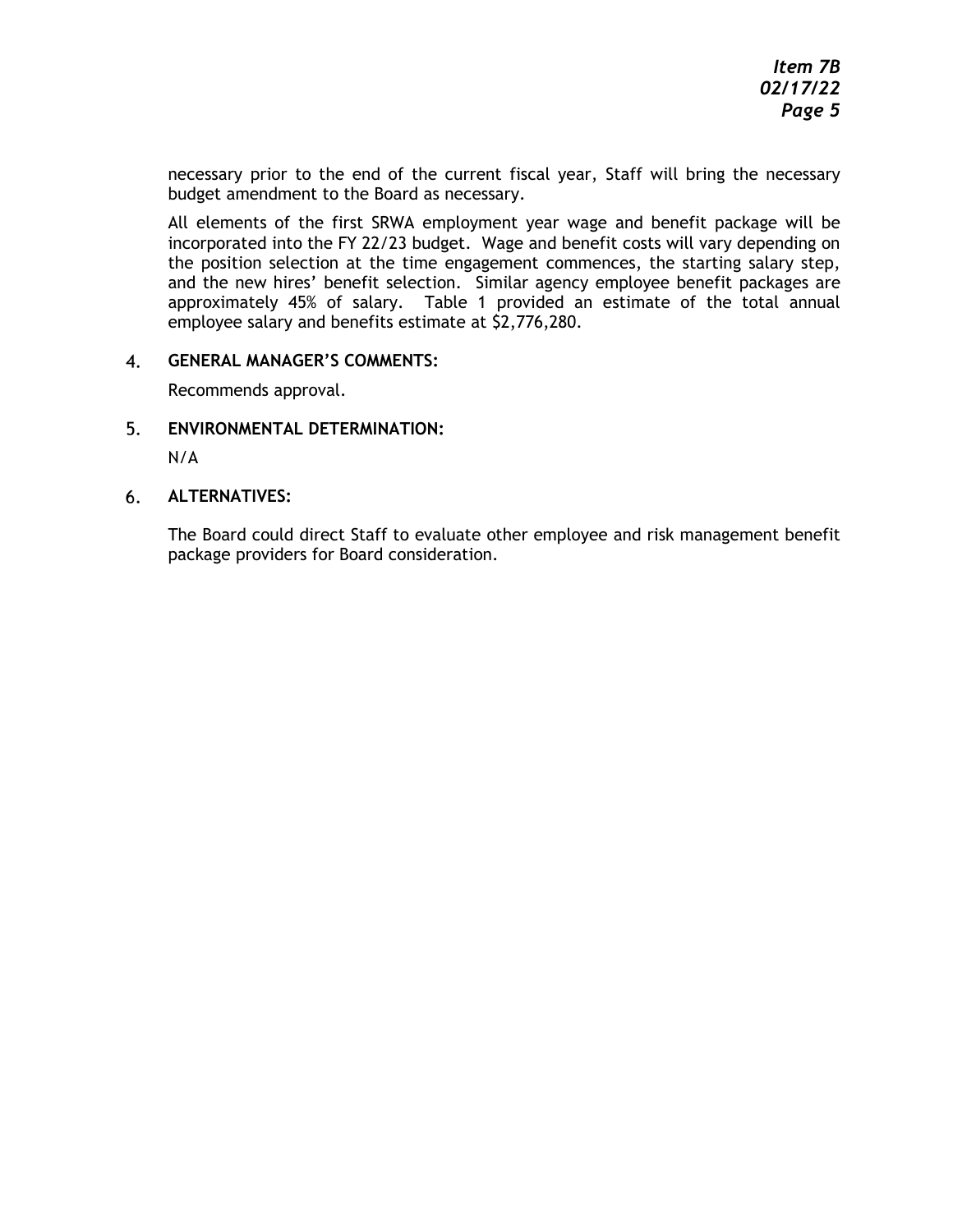

# **BEFORE THE GOVERNING BOARD OF THE STANISLAUS REGIONAL WATER AUTHORITY**

**IN THE MATTER OF APPROVING } AND AUTHORIZING GENERAL MANAGER } RESOLUTION NO. 2022-003 TO SIGN JOINT POWERS AGREEMENT } CREATING THE ASSOCIATION OF } CALIFORNIA WATER AGENCIES JOINT } POWERS INSURANCE AUTHORITY } AND AUTHORIZING PARTICIPATION IN } RELATED INSURANCE AND EMPLOYEE } BENEFITS PROGRAMS }** 

**BE IT RESOLVED** by the Governing Board of the Stanislaus Regional Water Authority ("Board") as follows:

1. Recitals. This resolution is adopted with reference to the following background recitals:

a. The Stanislaus Regional Water Authority ("SRWA") is constructing the Regional Surface Water Supply Project ("Project"), which will include raw water diversion, treatment plant, pipelines, and related facilities. Upon completion of construction, SRWA will need to (1) provide appropriate insurance coverages relating to the ownership and operation of the Project facilities, and (2) operate, maintain, and manage the Project facilities.

b. The SRWA General Manager has evaluated insurance coverage options and recommends that SRWA seek property, general liability, automobile liability, and related insurance coverages through the Association of California Water Agencies Joint Powers Insurance Authority ("ACWA-JPIA"), which is a joint powers authority created by California water agencies and districts.

c. SRWA plans to operate the Project facilities through SRWA employees. In becoming an employer, and to attract and retain qualified employees, SRWA will need to provide workers' compensation insurance and employee medical, dental, vision, employee assistance plan, life, and disability benefits for its employees. ACWA-JPIA provides these programs and the General Manager recommends that SRWA seek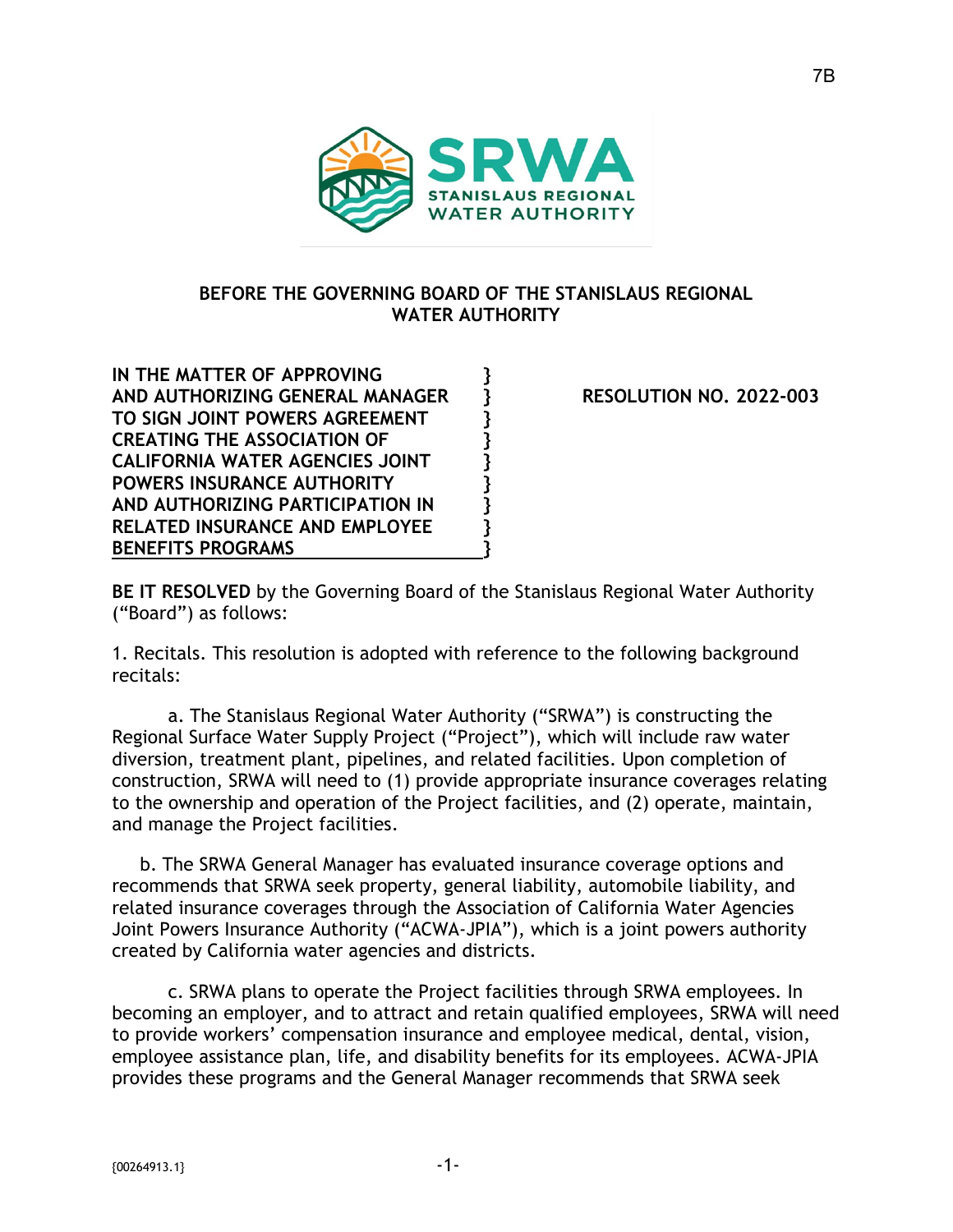workers' compensation insurance coverage and employee benefits through ACWA-JPIA.

d. The Board concurs with the General Manager recommendations that SRWA approve the Agreement and seek insurance and employee benefits through ACWA-JPIA.

2. Approval of Agreement. The Board approves the Joint Powers Agreement Creating the Association of California Water Agencies Joint Powers Insurance Authority ("Agreement") in the form as presented at this meeting and authorizes and directs the General Manager to finalize, approve, and sign the Agreement on behalf of SRWA.

3. Related Actions. The Board authorizes and directs the General Manager to apply for and arrange property, general liability, automobile liability, and workers' compensation insurance and employee benefits through ACWA-JPIA. The Board further authorizes the General Manager and Secretary to approve and sign such other agreements, documents, assurances, and certificates as may be necessary or appropriate to effectuate and implement the ACWA-JPIA insurance coverages and employee benefits, so long as such action is consistent with this resolution and the SRWA budget.

4. Agreement Performance. The Board authorizes the delivery and performance of the Agreement and authorizes the General Manager or designee to represent and act for SRWA in carrying out SRWA's responsibilities under the Agreement (except that the Board reserves the right to select SRWA representative and alternate to serve on the ACWA-JPIA Board of Directors). The Board appoints the General Manager as the SRWA officer to be responsible for the risk management function and to serve as a liaison between SRWA and ACWA-JPIA as to risk management, insurance, and employee benefits matters. The General Manager or designee is authorized to take such actions as are necessary or appropriate to perform, implement, and comply with the Agreement, including payment of deposit premiums and other costs payable under the Agreement.

**PASSED AND ADOPTED** at a regular meeting of the Governing Board of the Stanislaus Regional Water Authority on February 17, 2022, by the following vote:

AYES: NOES: NOT PARTICIPATING: ABSENT:

ATTEST:

Angelica Gonsalves, Board Secretary

\_\_\_\_\_\_\_\_\_\_\_\_\_\_\_\_\_\_\_\_\_\_\_\_\_\_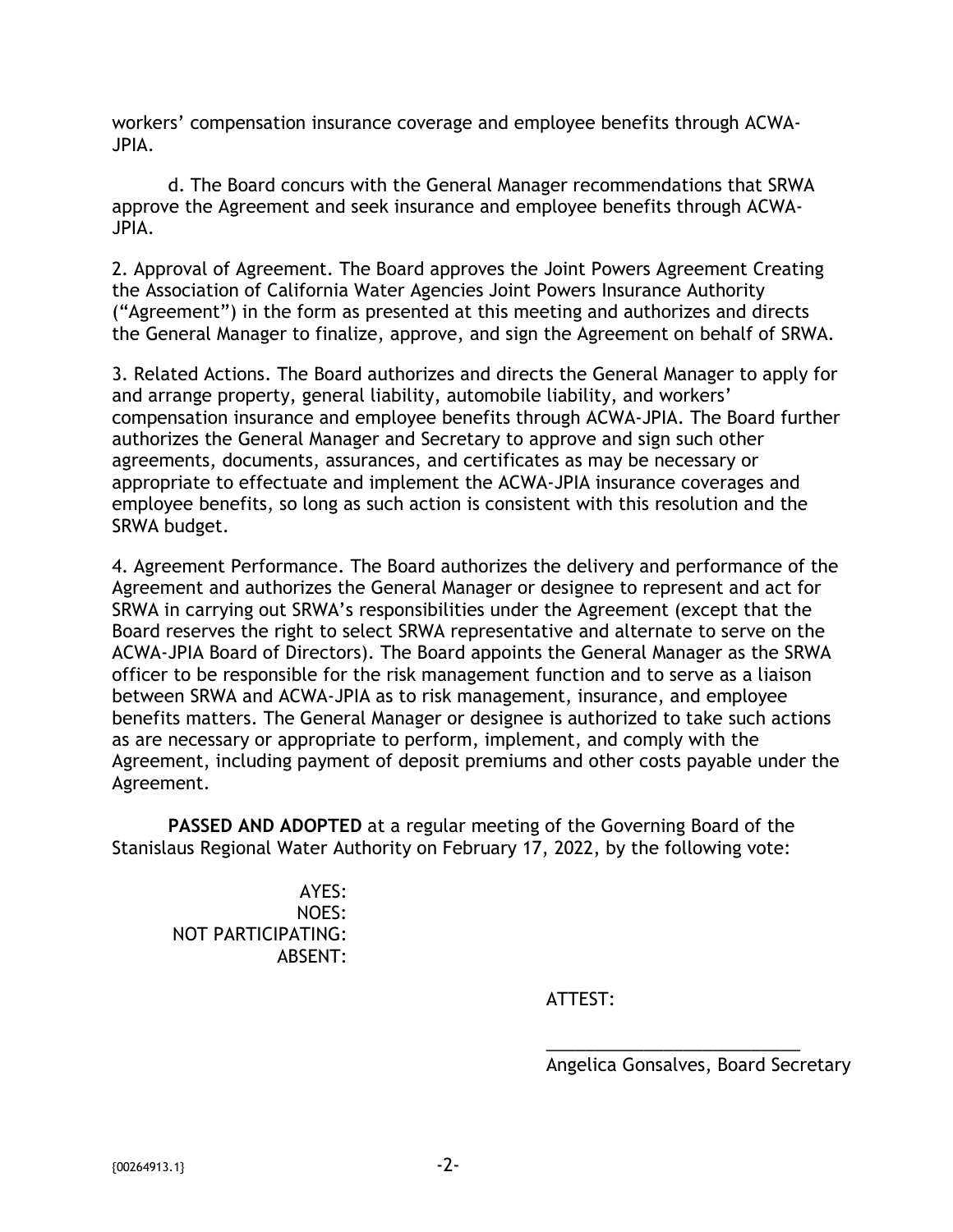

# **BEFORE THE GOVERNING BOARD OF THE STANISLAUS REGIONAL WATER AUTHORITY**

**IN THE MATTER OF APPROVING } RESOLUTION NO. 2022-004 STANISLAUS REGIONAL WATER AUTHORITY} PARTICIPATION AS AN EMPLOYER IN THE } STANISLAUS COUNTY EMPLOYEES' } RETIREMENT SYSTEM PURSUANT TO } GOVERNMENT CODE SECTION 31557(B) }** 

BE IT RESOLVED by the Governing Board of the Stanislaus Regional Water Authority ("Board") as follows:

1. Recitals. This resolution is adopted with reference to the following background recitals:

a. The Stanislaus Regional Water Authority ("SRWA") is constructing the Regional Surface Water Supply Project ("Project"), which will include raw water diversion, treatment plant, pipelines, and related facilities. Upon completion of construction, SRWA will need to operate, maintain, and manage the Project facilities.

b. SRWAS plans to operate the Project facilities through SRWA employees. In becoming an employer, and to attract and retain qualified employees, SRWA will need to provide employee benefits, including retirement or pension benefits.

c. SRWA seeks to participate in the Stanislaus County Employees' Retirement System ("StanCERA") as a public employer so that it may enroll employees in a StanCERA pension plan.

b. SRWA is a "district" authorized to participate as an employer of StanCERA as defined by Government Code Section 31468(e). SRWA employees therefore may be included as members of StanCERA upon adoption of a resolution by two-thirds vote of the SRWA Board and by subsequent approval by the StanCERA Board of Retirement pursuant to Government Code 31557(b).

2. StanCERA Approval. Pursuant to Government Code 31557(b), the Stanislaus Regional Water Authority Governing Board approves and requests admission of the SRWA as a district employer of StanCERA and the enrollment of its eligible employees as members of StanCERA effective on the first day of the calendar month after consent to this resolution by the StanCERA Board of Retirement, which effective date shall not be earlier than July 1, 2022. In making the election to participate as an employer in StanCERA, the Board further resolves and agrees that, upon consent of the StanCERA Board of Retirement to its participation as a StanCERA employer, SRWA